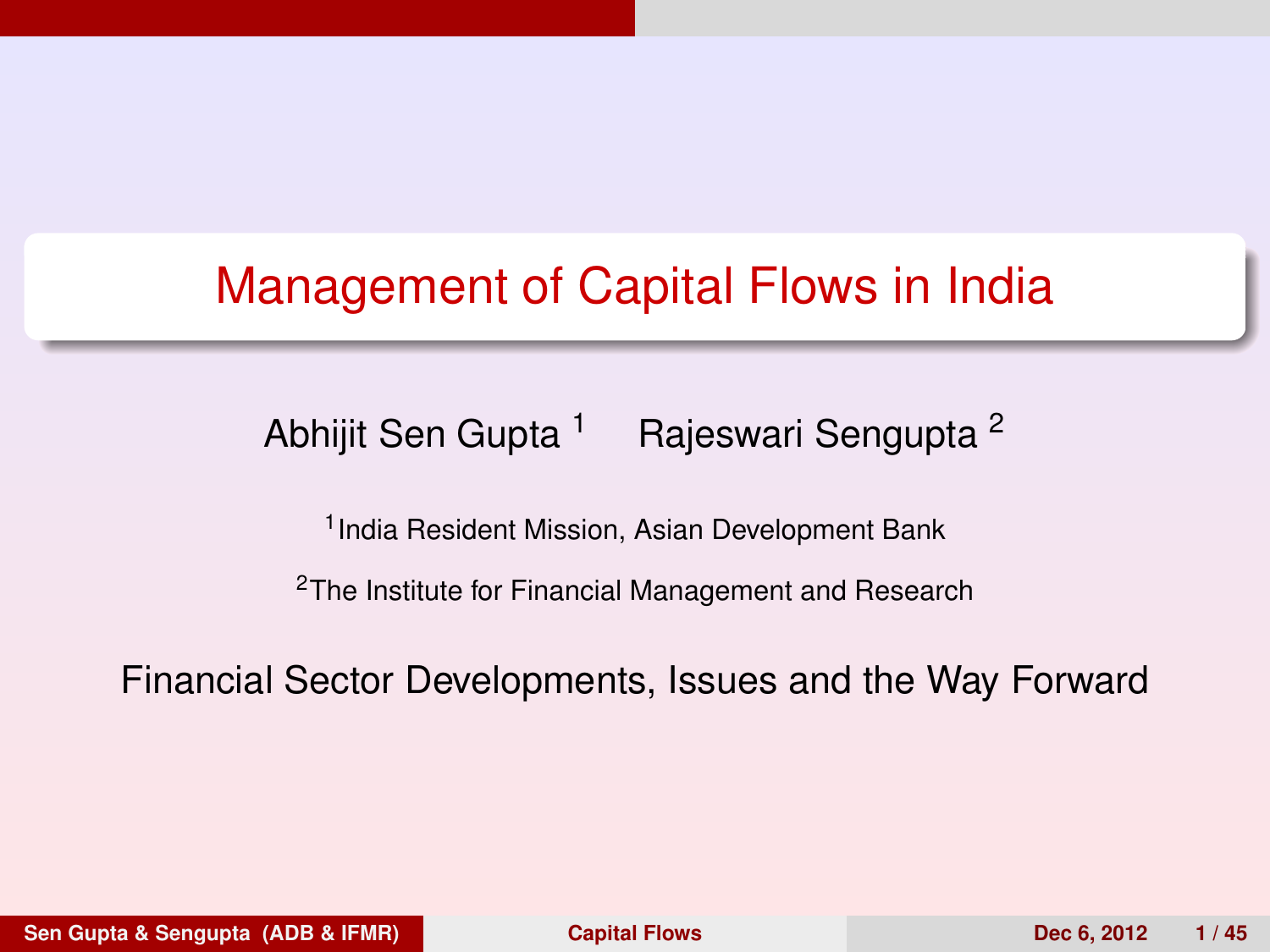#### Disclaimer

The views expressed in this presentation are the views of the speaker and do not necessarily reflect the views or policies of the Asian Development Bank (ADB), or its Board of Governors, or the governments they represent. ADB does not guarantee the accuracy of the data included in this paper and accepts no responsibility for any consequence of their use. Terminology used may not necessarily be consistent with ADB official terms.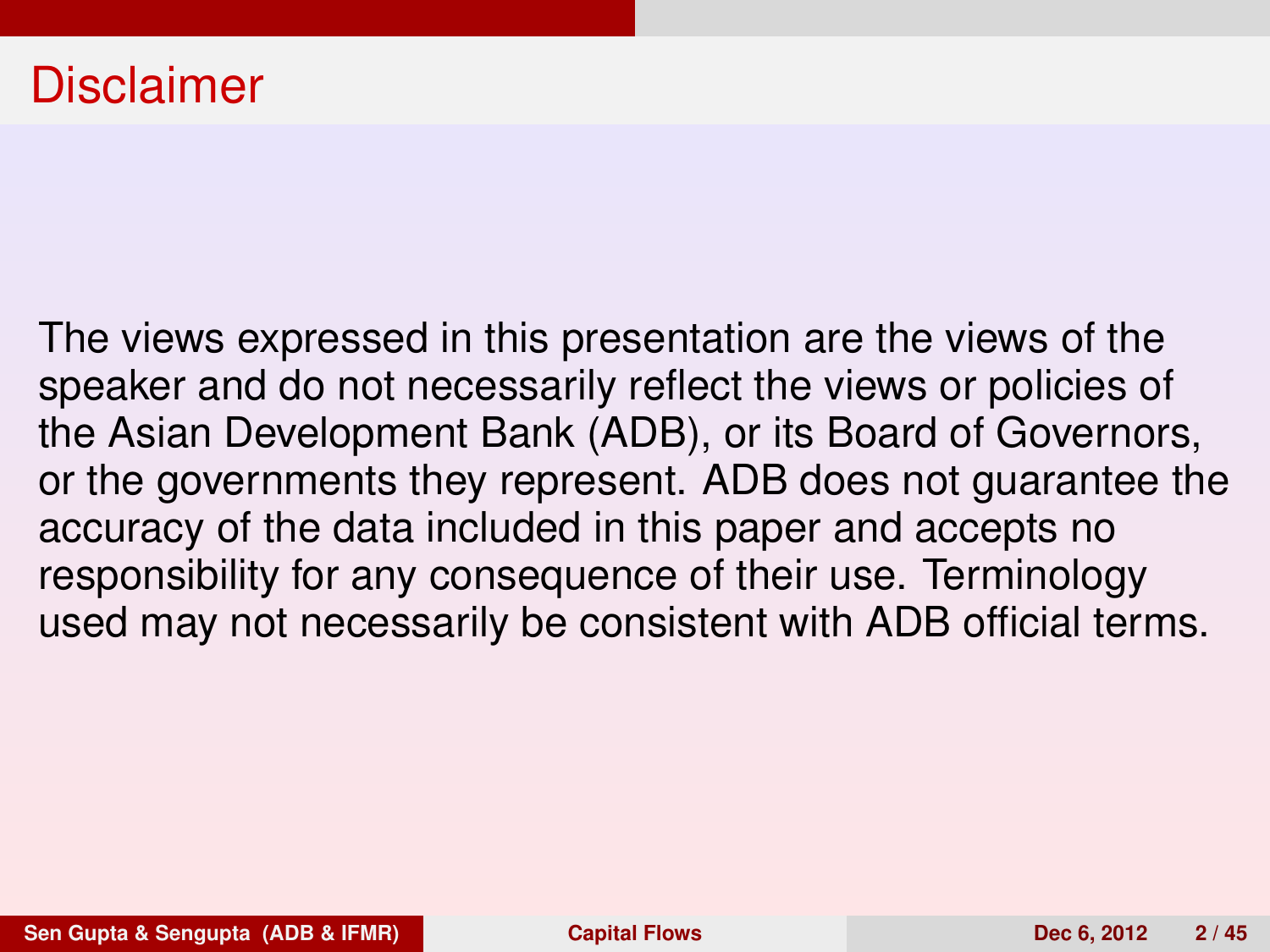#### **Outline**



**2** [Capital Account Liberalization in India](#page-16-0)

- **3** [Negotiating the Trilemma](#page-33-0)
	- [Quantifying the Trilemma](#page-39-0)
	- **•** [India's Experience](#page-0-1)



- **4** [Impact on the Exchange Market Pressure Index](#page-0-1)
- **5** [Intervention and Sterilization](#page-0-1)



<span id="page-2-0"></span>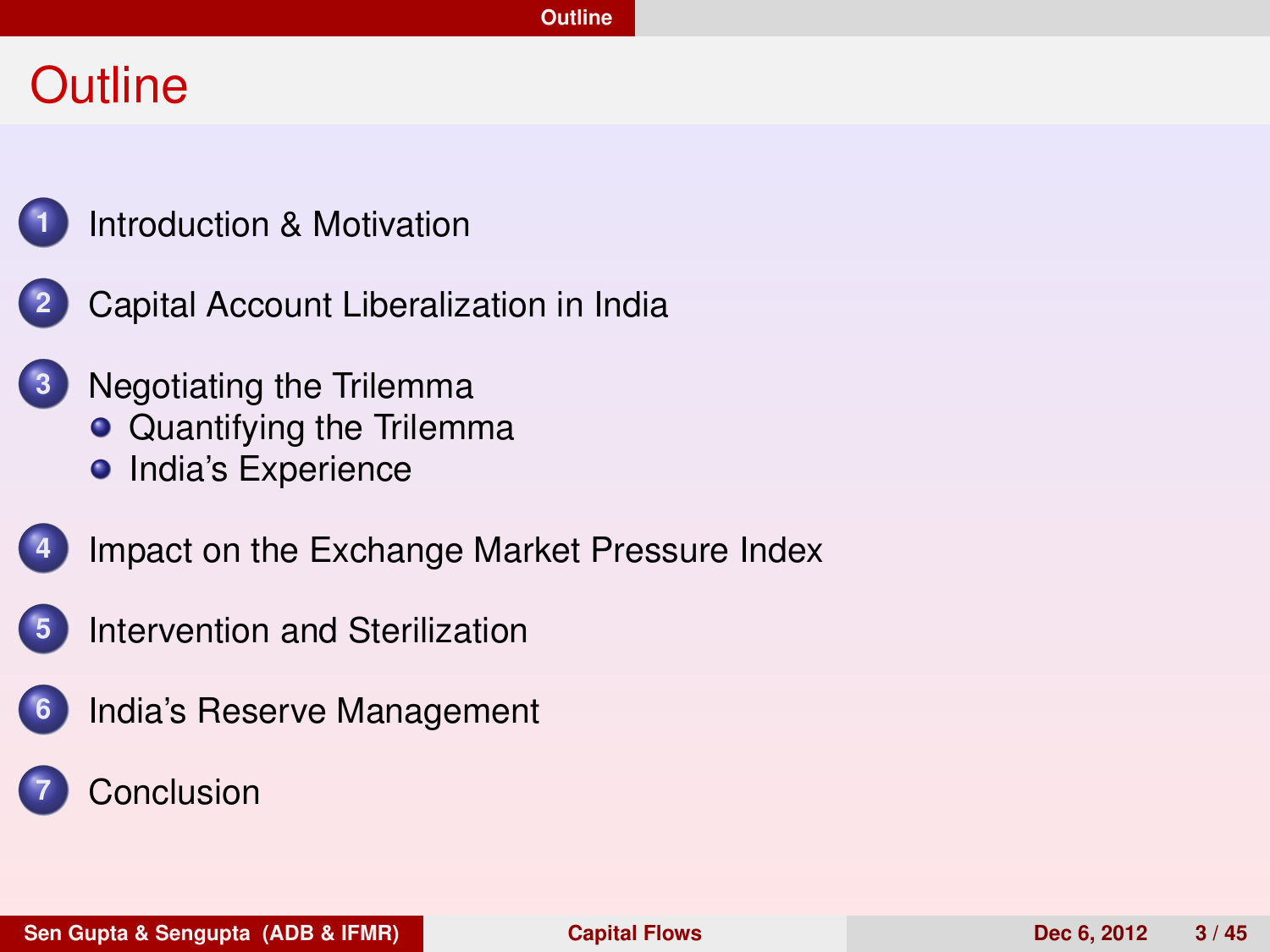#### Introduction & Motivation

- <span id="page-3-1"></span>• Net capital flows to emerging markets have exhibited a sharp increase in volatilitydriven by widely shifting risk perceptions, uncertainty about recovery prospects and quantitative easing in advanced economies. ► [Capital Flows](#page-22-0)
- Such sharp swings create several problems for these countries, and have rekindled the debate on management of international capital flows.
- A country wants to actively manage international capital flows for two main reasons.
	- Unbridled capital flows tend to exacerbate financial fragilities, which can lead to a crisis.
	- Creates difficulties in macroeconomic management "Trilemma"
- To counter these issues a number of countries have introduced additional measures regulating the flow of international capital.
- <span id="page-3-0"></span> $\bullet$  In recent years even the [IMF](#page-23-0) has also shown a shift in its doctrine.  $\bullet$  MF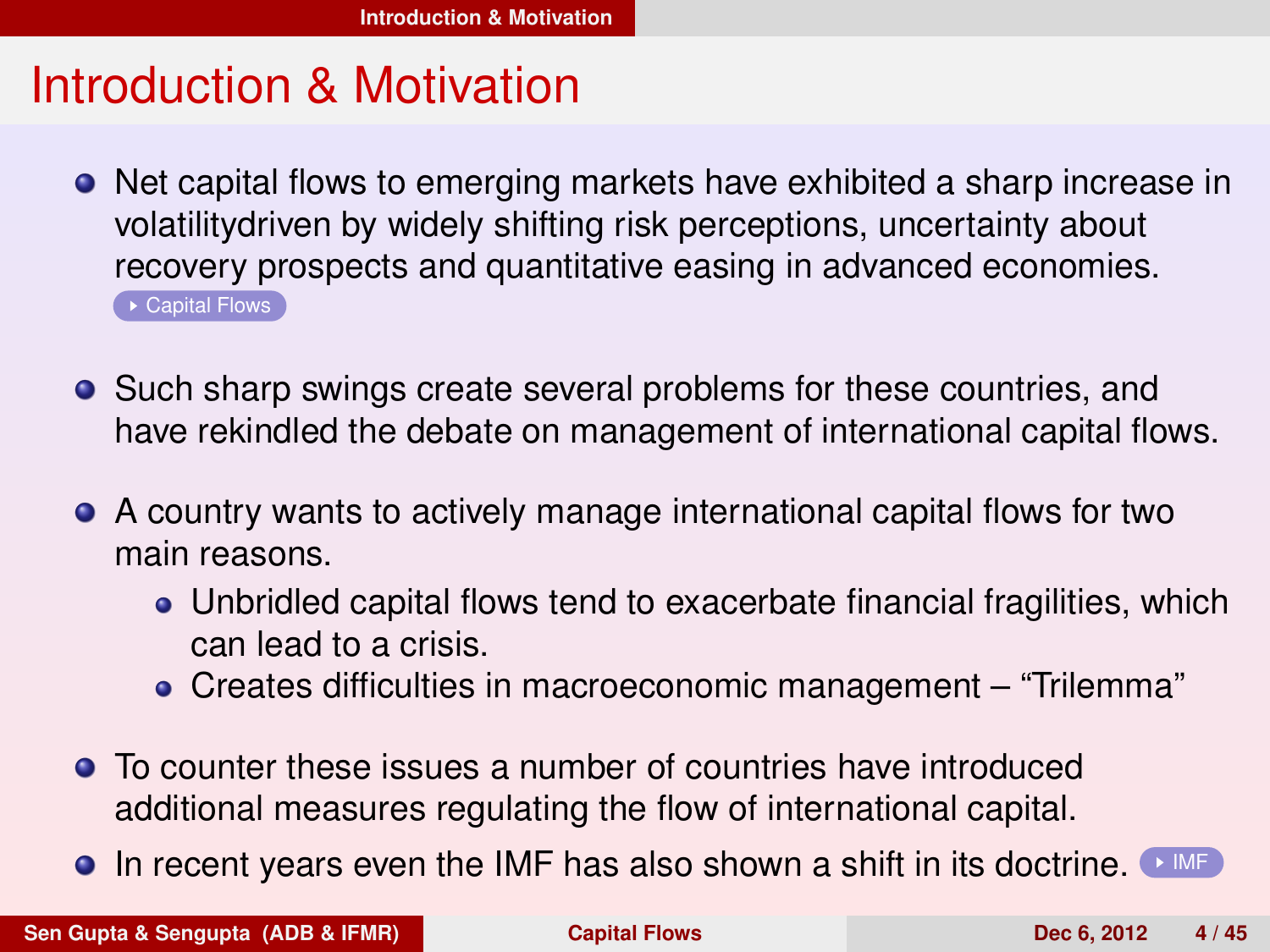#### India's Approach to Capital Account Liberalization

- Capital account liberalization in India has taken place in a gradual manner, and has been viewed as a continuous process rather than a one off event.
- **•** Realizing that the spillovers and externalities associated with different forms of capital flows would be different, a pecking order approach to the composition of capital flows has been adopted.
- India prioritized certain kinds of flows and agents in the liberalization process.
	- Shift away from debt to non-debt-creating flows.
	- Use of multiple instruments, including quantitative limits, price based measures and administrative measures.
	- Restricting short-term debt for trade transactions.
	- Avoiding excessive foreign currency borrowing by domestic entities.
	- Prudential regulations to prevent dollarization of balance sheets of financial sector intermediaries.
	- Gradual liberalization of permissible avenues for outward investments.
- <span id="page-4-0"></span>Prioritization of certain flows helped in significantly altering India's external liabilities profile. [Composition](#page-24-0)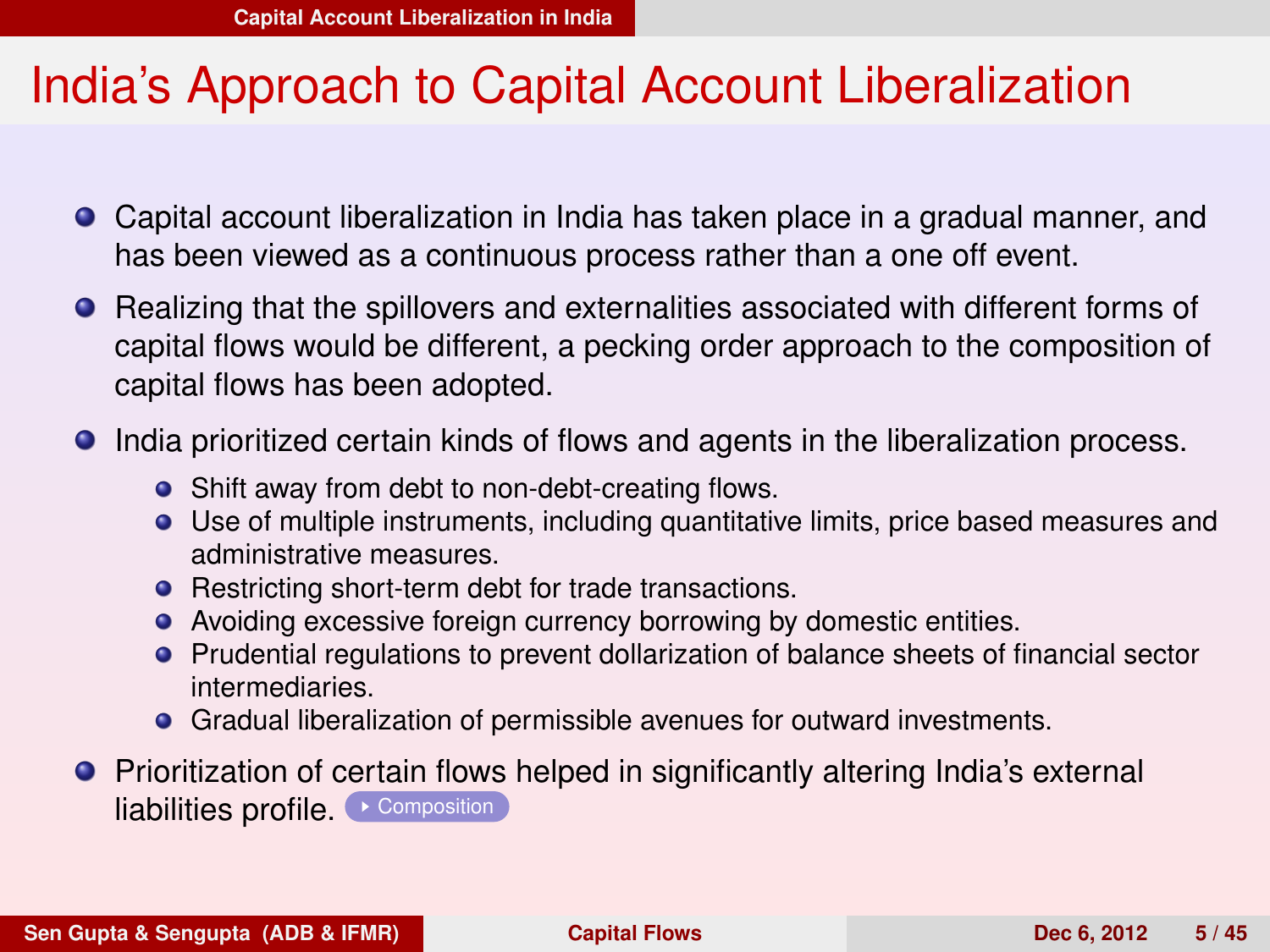#### India's Approach to Capital Account Liberalization

- Management of capital flows also aims to stem rapid appreciation of the real exchange rate as well as cool overheated asset prices such as stock and real estate.
	- Excessive capital inflows can result in rapid exchange rate appreciation, which can hurt exports of emerging markets.
	- **•** Foreign capital can easily lead to asset price booms, with subsequent busts severely disrupting the economy.
- To be deemed effective the measures must reverse or at least slowdown the rate of appreciation or asset price increase observed prior to their introduction.  $\rightarrow$  [Impact](#page-25-0)
- The calibrate approach has meant that India has not kept up with the pace of liberalization in terms of *De Jure* openness. [De Jure Openness](#page-26-0)
- O Or *De Factor* openness. [De Facto Openness](#page-27-0)
- <span id="page-5-0"></span>**•** However, India's ranking improves considerably when one looks only at Non Debt creating flows. [Non Debt](#page-28-0)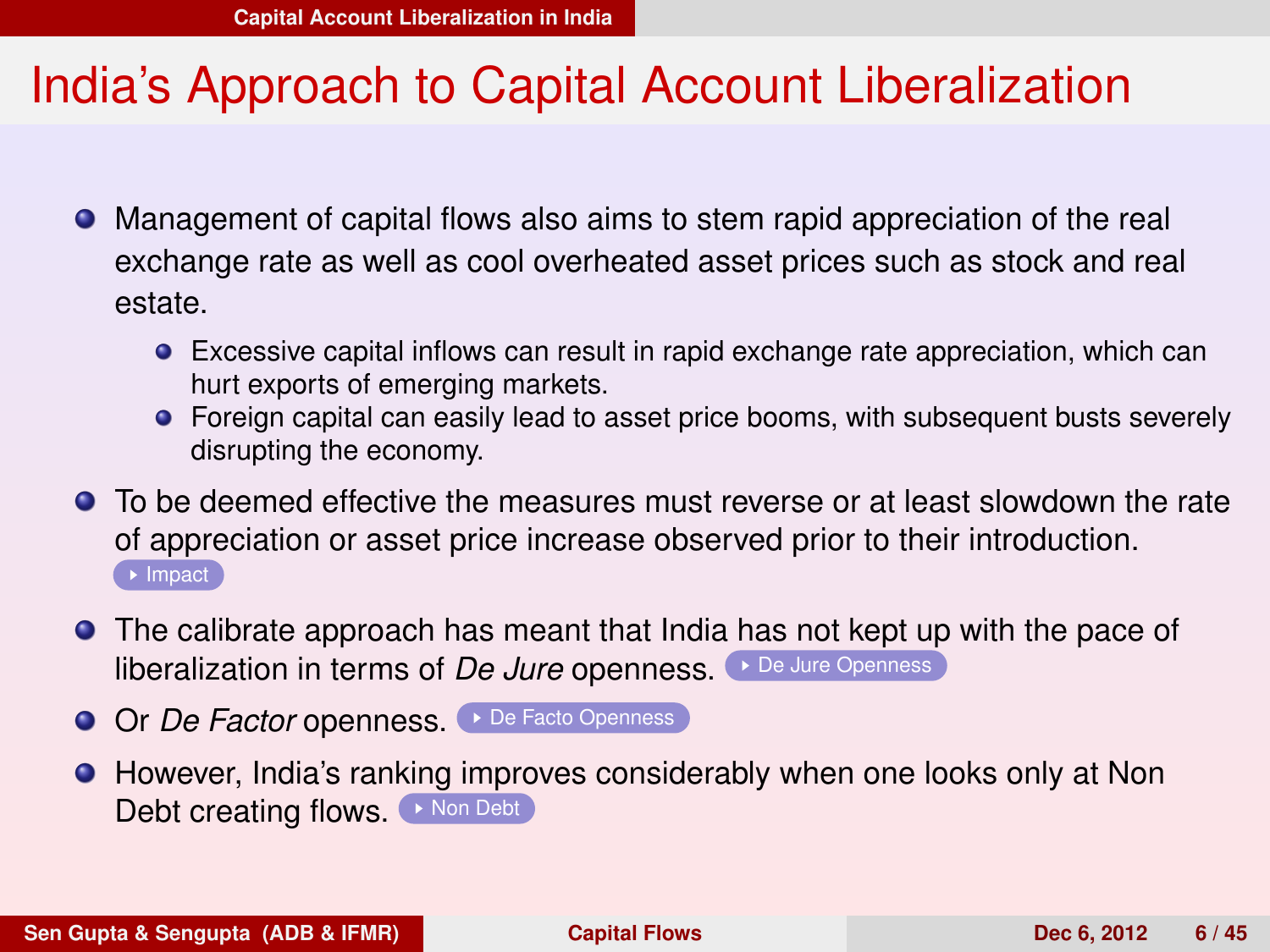#### Negotiating the Trilemma

#### Definition (Trilemma)

A country can simultaneously achieve only two of the following three objectives: free capital flows, an independent monetary policy and a fixed exchange rate. [Trilemma](#page-29-0)

- $\bullet$ India, as other countries, seeks to attain these three objectives with varying degrees.
	- Capital flows aid growth by providing external capital to sustain an excess of investment over domestic savings or by financing the current account deficit.
	- A competitive exchange rate helps Indian exports, a large part of which is labour intensive.
	- An independent monetary policy stabilizes the economy in the face of domestic and exogenous shocks.
- <span id="page-6-0"></span> $\bullet$ Focus on this issue by following the methodology outlined in Aizenman et al. (2010).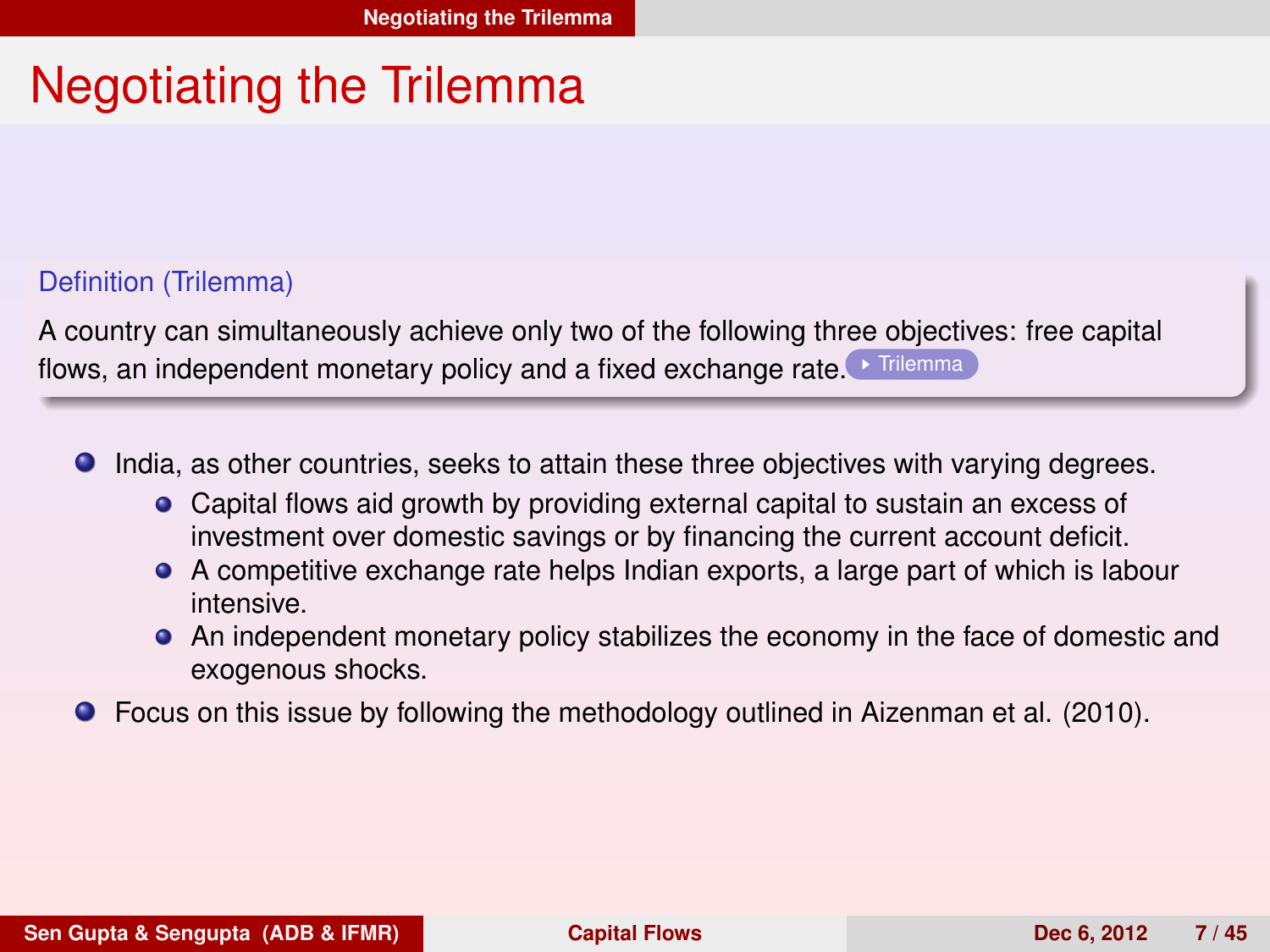#### Quantifying the Trilemma

Monetary independence is measured as the inverse of the annual correlation of the monthly interest rates between India and the United States.

<span id="page-7-0"></span>
$$
MI = 1 - \frac{corr(i, i^*) - (-1)}{1 - (-1)}
$$
 (1)

**•** The index for Exchange Rate Stability is calculated using the methodology introduced by Frankel and Wei (1994) where the degree of influence that G3 currencies have on Indian Rupee is estimated using the following model

$$
\Delta log \epsilon_{INR,t}^{CHF} = \alpha_0 + \beta_{USD} \Delta log \epsilon_{USD,t}^{CHF} + \beta_{EUR} \Delta log \epsilon_{EUR,t}^{CHF} + \beta_{JPY} \Delta log \epsilon_{JPY,t}^{CHF} + \nu_t
$$
\n(2)

**•** The model is estimated over a quarter and the goodness of fit, or the adjusted  $R^2$  is the measure of exchange rate stability.

**Sen Gupta & Sengupta (ADB & IFMR) [Capital Flows](#page-0-0) Dec 6, 2012 9 / 45**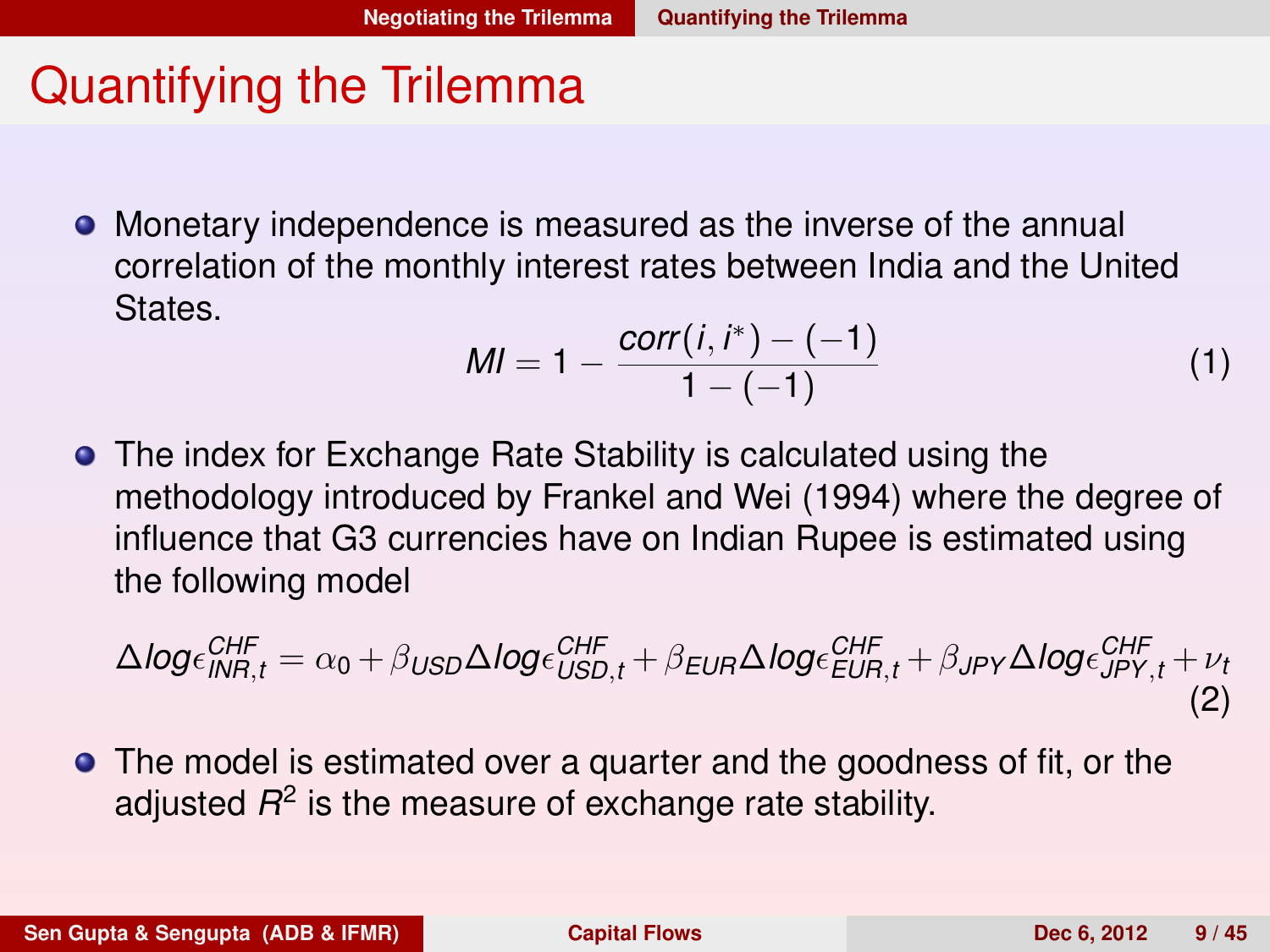#### Quantifying the Trilemma

For capital account openness we use the de facto measure based on the ratio of absolute value of net capital flows to GDP.

$$
KO = \frac{|NKF|}{GDP} \tag{3}
$$

A possible way to manage the dichotomy between monetary independence and exchange rate stability, over the short-run, is by accumulating or decumulating reserves.

<span id="page-8-0"></span>
$$
\Delta Res = \frac{|\text{Intervention}|}{GDP} \tag{4}
$$

The various measures are normalized so that they lie between 0 and 1.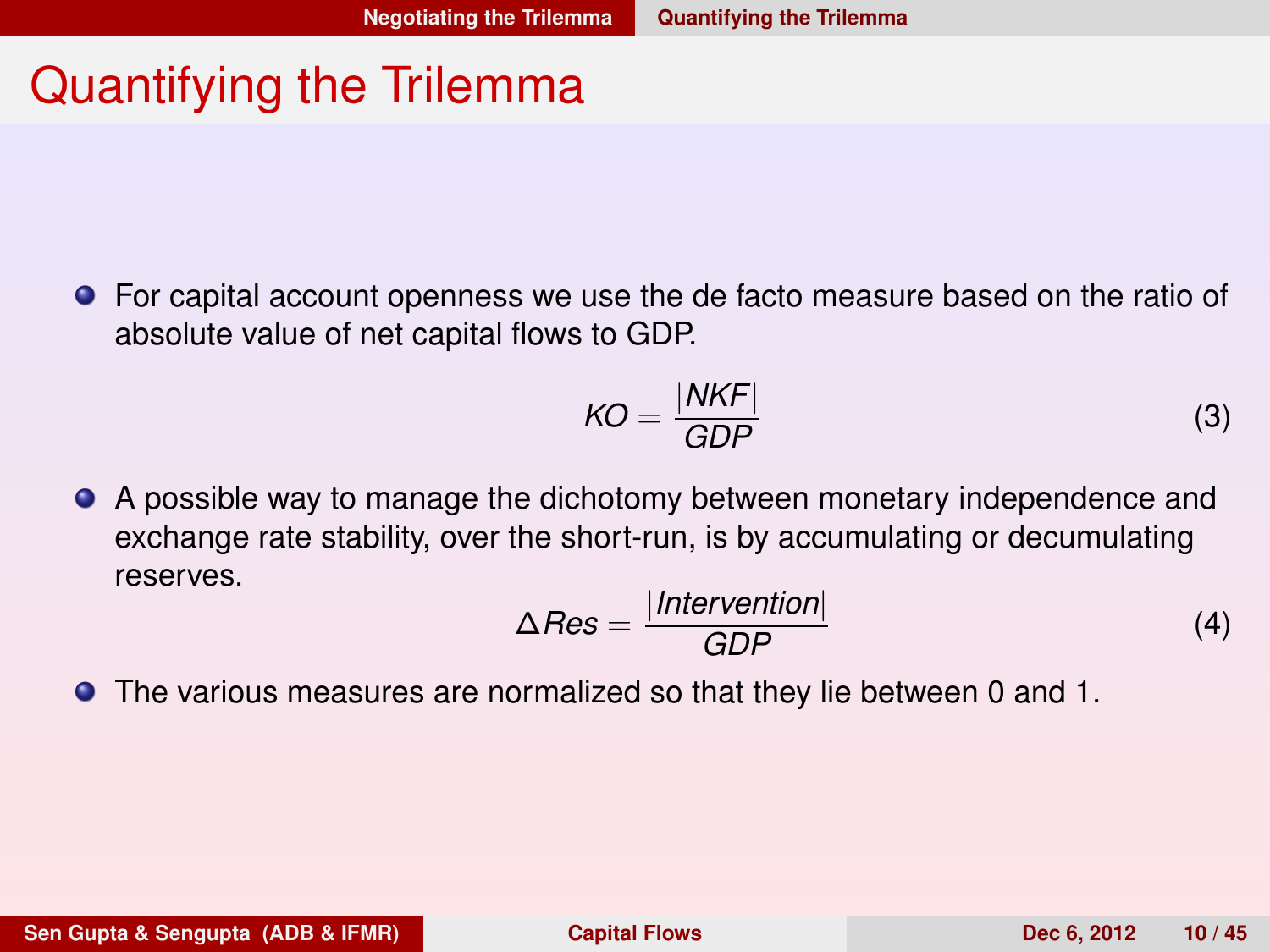#### India's Experience

- **•** The rising extent of capital account openness has been associated with a drop in exchange rate stability.  $\bullet$  [Trilemma](#page-30-0)
- The index of monetary independence witnessed a drop in Phase II but recovered in the following phases. [Trilemma](#page-31-0)
- Examine the validity of the trilemma framework by testing whether the weighted sum of the three trilemma policy variables adds up to a constant - here set to be 2.
- The overall fit is extremely high and the coefficient for exchange rate stability and capital account openness are significant across all the specifications, but this is not the case with monetary independence.  $\rightarrow$  [Table](#page-32-0)
- Obtain the contribution of each trilemma policy orientation by multiplying the coefficients with the average for each phase. [Contribution](#page-33-1)
- <span id="page-9-0"></span>Instead of opting for corner solutions, India has adopted an intermediate regime while negotiating the trilemma.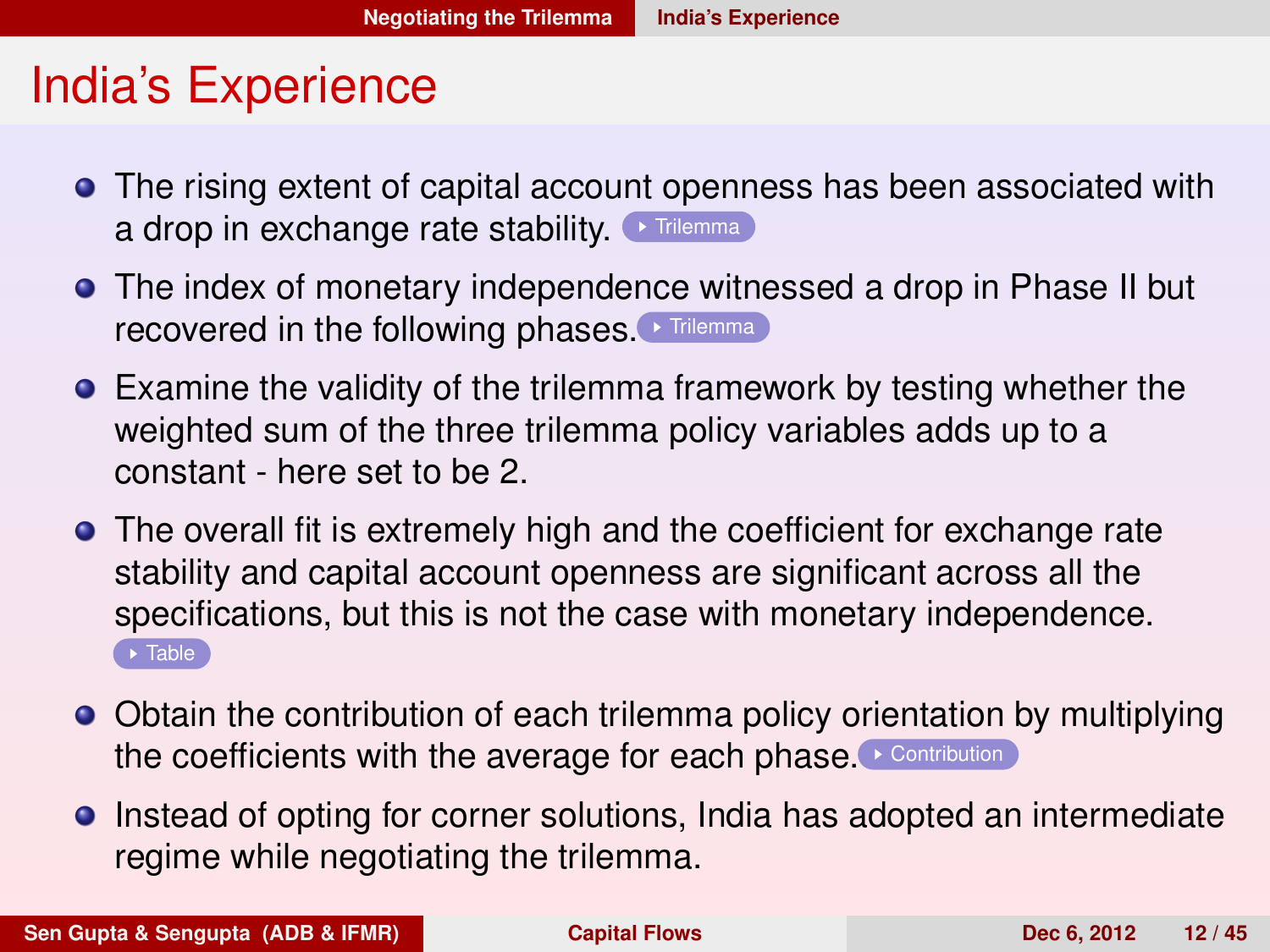- During the period under consideration, RBI's capital account management may have well been driven by a desire to manage exchange rate stability.
- We measure the Exchange Market Pressure (EMP) in India, discuss its evolution over time and analyze a few factors that may have affected EMP during 1990-2011.
- EMP is a combination of exchange rate depreciation and international reserves loss (Girton and Roper, 1977; Frankel, 2009).
- A positive (negative) EMP indicates a net excess demand (supply) for foreign currency, accompanied by a combination of reserve loss (gain) and currency depreciation (appreciation).
- <span id="page-10-0"></span>We follow Aizenman and Sushko (2010) and use three different indices to measure India's EMP.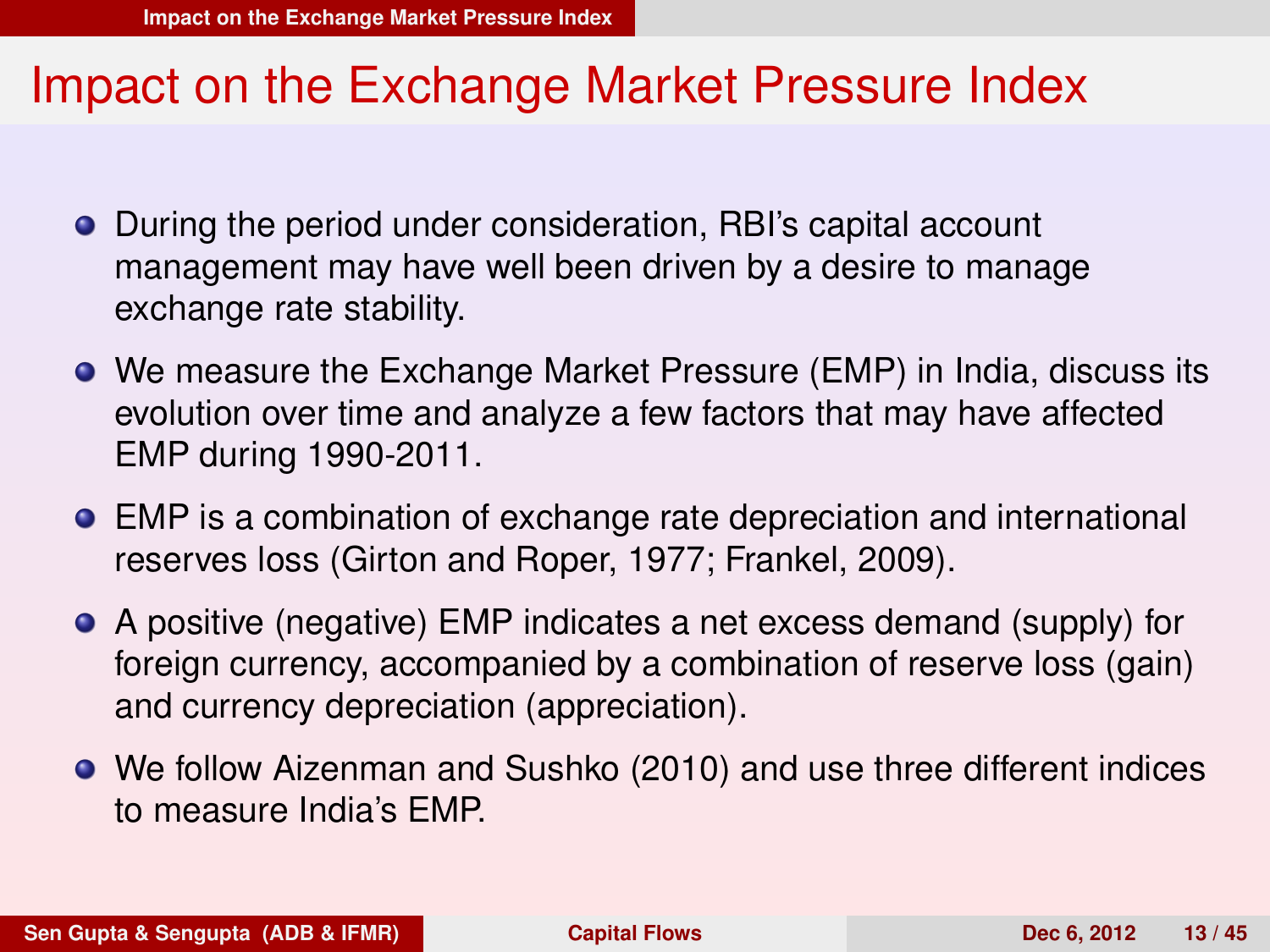Un-weighted sum of percentage nominal depreciation and percentage loss of reserves:

$$
EMP_t = \frac{\Delta e_t}{e_{t-1}} - \frac{\Delta I R_t}{I R_{t-1}}
$$
\n(5)

Un-weighted sum of percentage exchange rate depreciation and international reserve loss, with reserve loss deflated by the monetary base or M2:

<span id="page-11-0"></span>
$$
EMP_t^{\frac{lR}{M-Base}} = \frac{\Delta e_t}{e_{t-1}} - \frac{\Delta lR_t}{\frac{M_{t-1}}{e_{t-1}}}
$$
(6)

Weighted sum of demeaned percentage nominal exchange rate depreciation and percentage loss of international reserves where the weights are inverses of historical standard deviations of each series:

$$
EMP_t^{Standardized} = \frac{1}{\sigma_{\Delta e}} \left( \frac{\Delta e_t}{e_{t-1}} - \mu_{i,\Delta e} \right) - \frac{1}{\sigma_{\Delta Res}} \left( \frac{\Delta I R_t}{I R_{t-1}} - \mu_{\Delta Res} \right) \cdot \frac{\text{EMP Figure}}{\text{EMP Figure}} \tag{7}
$$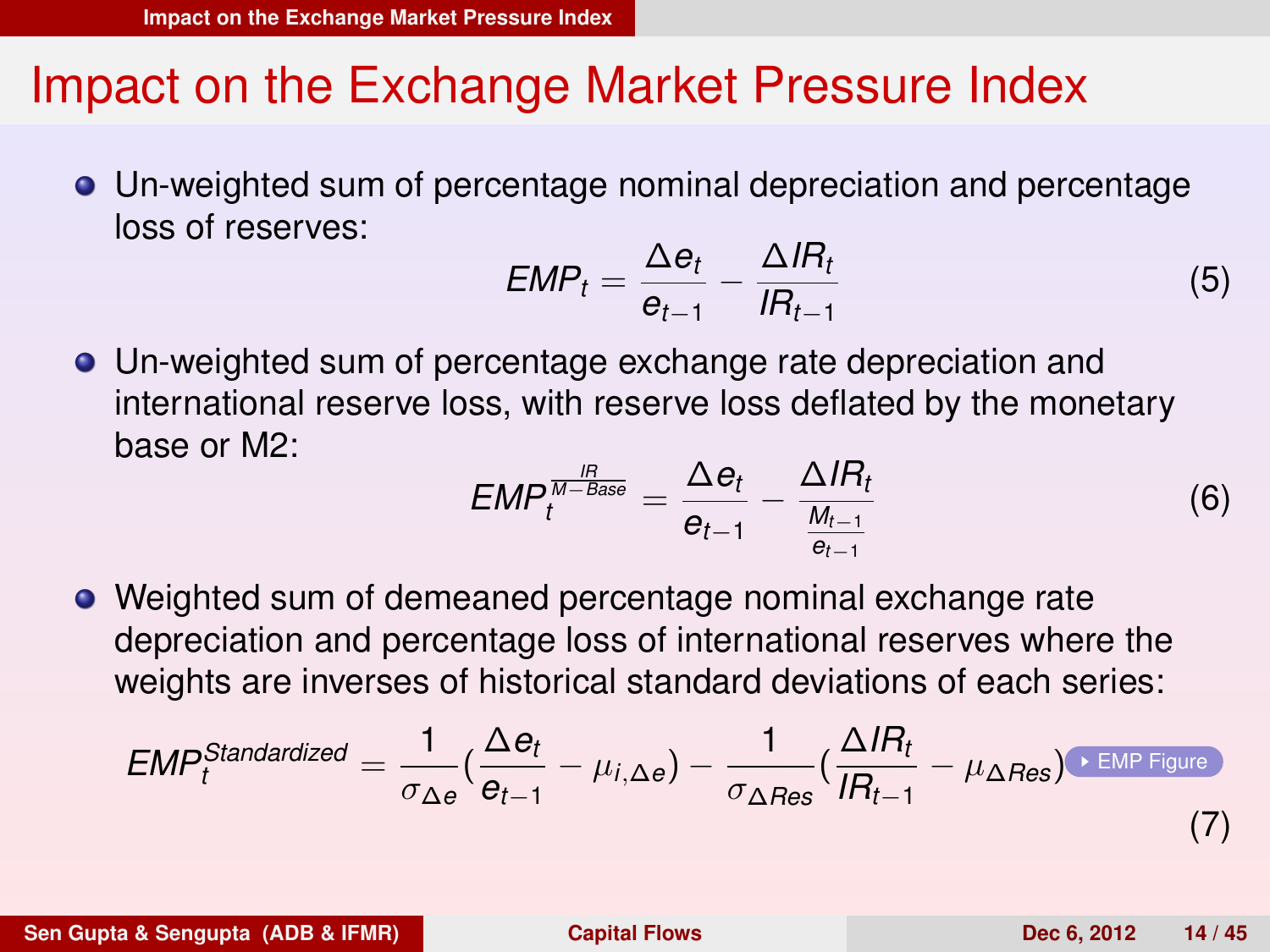- All 3 EMP indices display fair amount of fluctuations during early 1990s–period of heightened macroeconomic volatility during 1991 BOP crisis.
- Fluctuations in EMP series continue throughout 1990s shooting up during 1997-98 Southeast Asian crisis.
- Between1999Q1- 2008Q1, all 3 EMP indices are on average negative implying net excess supply of foreign currency, alleviated by combination of reserve gain and appreciation.
- Trend gets interrupted by sharp upward movement between 2008Q2 and 2009Q1-India went from average 10% combined nominal appreciation and reserve gains to a 14% combined nominal depreciation and reserve loss.
- <span id="page-12-0"></span>EMP came down by 2009Q2 but since 2010 it has been on the rise again given the massive currency depreciation in the wake of Euro-zone sovereign debt crisis.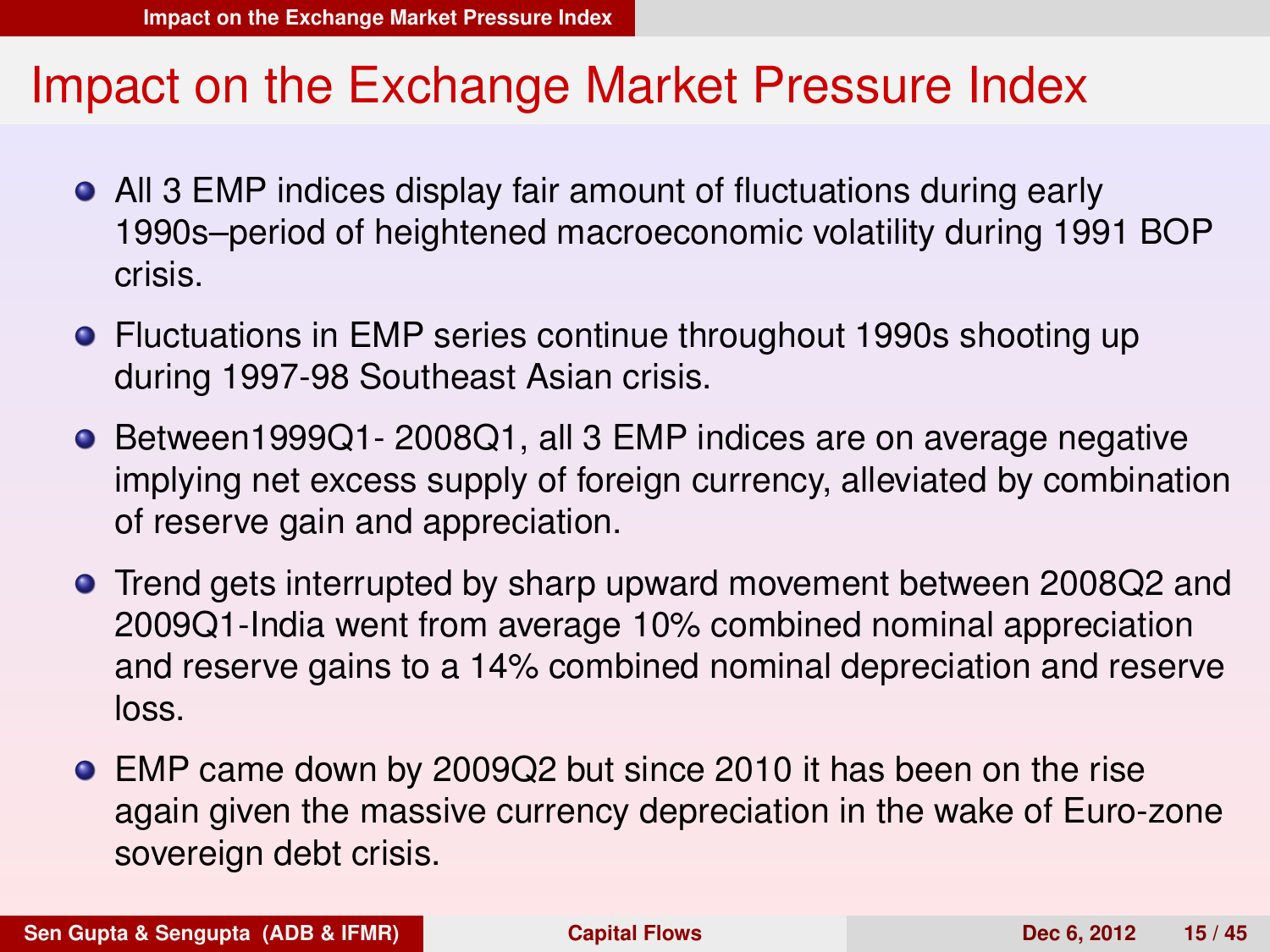- Use multivariate time-series regression framework to estimate the link between EMP Index and selected explanatory variables.
- Trade balance/GDP, net FDI inflows/GDP, net portfolio equity inflows/GDP, % change in stock market returns and short-term external debt/GDP controlling for YoY WPI inflation.
- Deteriorating trade balance and decline in net portfolio equity inflows are associated with higher EMP. [Table](#page-35-0)
- **Positive changes in stock market returns lower EMP.** [Table](#page-36-0)
- <span id="page-13-0"></span>**.** Lower short-term external debt to GDP ratio improves EMP. [Table](#page-37-0)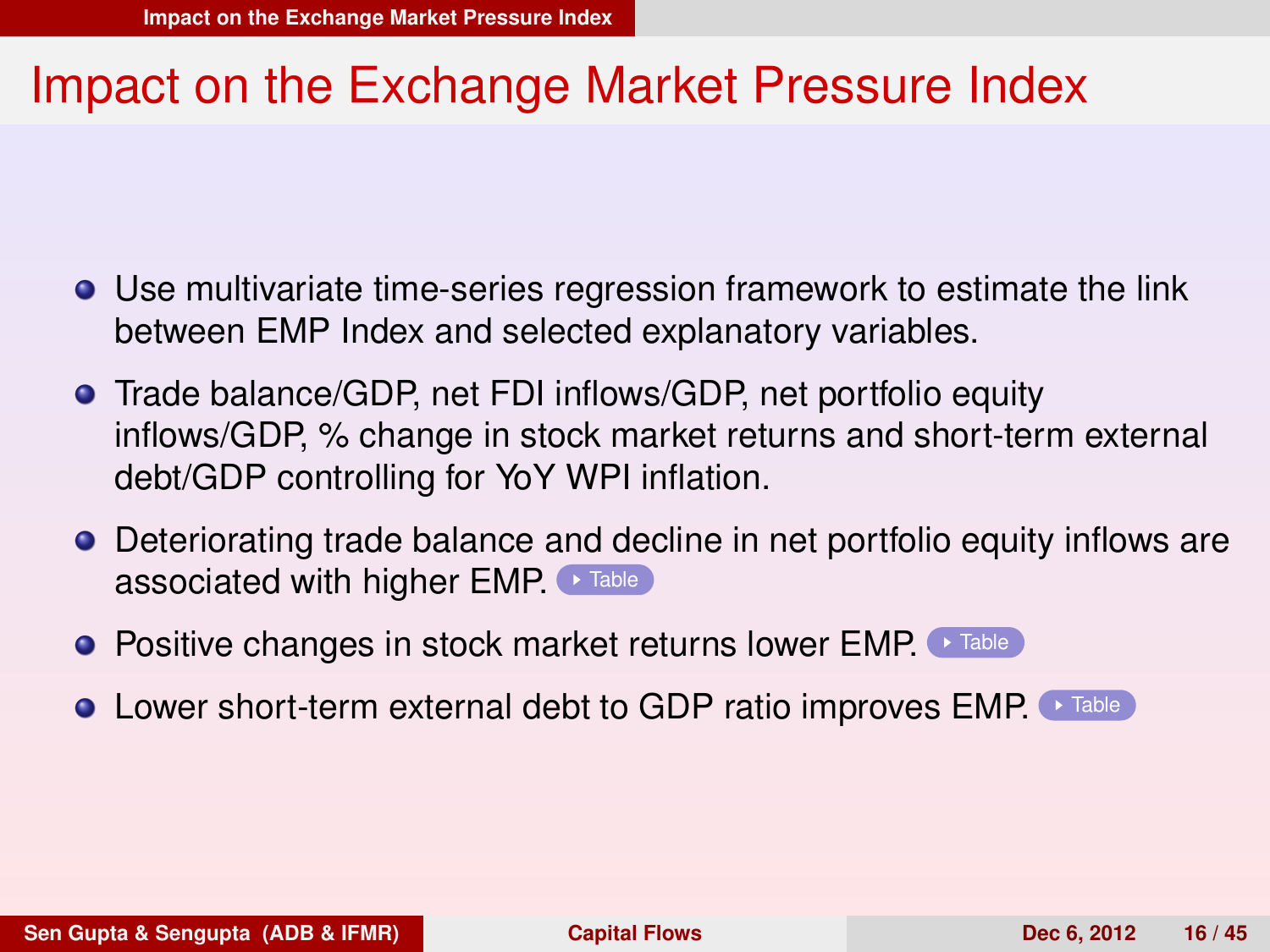#### Asymmetric Intervention

- <span id="page-14-2"></span>Intervention operations to curb excessive volatility and to ensure orderly conditions in the domestic forex market.
- The sustained buildup of reserves since the early 2000s contradicts this argument as management of exchange rate volatility would imply that reserve holdings do not change much over a period of time. [Intervention](#page-38-0)
- Test the hypothesis that RBI intervened in an asymmetric manner i.e. by leaning against the wind, in order to prevent the Rupee from appreciating sharply.
- Central bank's loss function takes the following form.

<span id="page-14-1"></span><span id="page-14-0"></span>
$$
L_t = \frac{1}{2}(R_t - R^*)^2 + \frac{\phi}{2}((\tilde{\epsilon}_t - \epsilon^*)^2 + \frac{\theta}{3}(\tilde{\epsilon}_t - \epsilon^*)^3)
$$
\n(8)

where  $R_t = (\Delta \log \text{Reserves}_t) * 100$  and  $\tilde{\epsilon}_t = (\Delta \log \epsilon) * 100$  with  $\epsilon_t$  being the foreign currency price of one unit of domestic currency.

- $\bullet \phi > 0$  is the relative weight the central bank puts on stabilizing exchange rate.
- $\bullet$   $\theta$  > 0 introduces the asymmetry in the loss function as an appreciation ( $\tilde{\epsilon}$  > 0) increases the central bank's loss while depreciation ( $\epsilon$  < 0) reduces the extent of loss.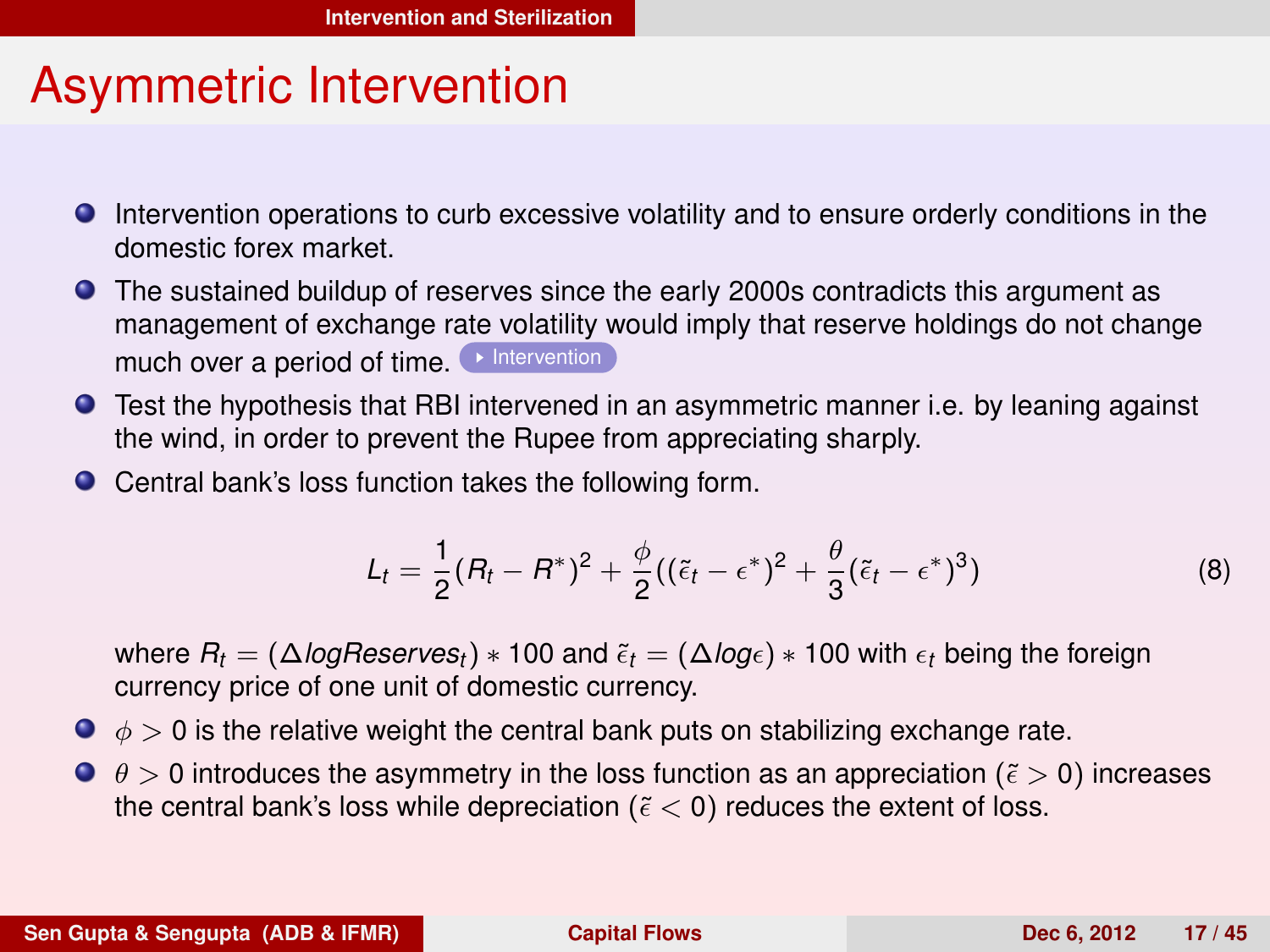#### Asymmetric Intervention

The central bank faces a trade-off between stabilizing reserves and exchange rate simultaneously as interventions can reduce the extent of exchange rate deviation.

<span id="page-15-1"></span>
$$
\tilde{\epsilon}_t - \epsilon^* = \alpha_0 + \alpha_1 R_t + \eta_t \tag{9}
$$

Minimizing Eq. [\(8\)](#page-14-1) by choosing *R<sup>t</sup>* subject to constraint given in Eq. [\(9\)](#page-15-1) yields the optimaility condition.

$$
R_t = R^* - (\phi \alpha_1) \tilde{\epsilon}_t - (\frac{\phi \theta}{2} \alpha_1) \tilde{\epsilon}_t^2
$$
 (10)

The optimality condition can be reduced to an empirically testable formulation

<span id="page-15-2"></span><span id="page-15-0"></span>
$$
R_t = \beta_0 + \beta_1 \tilde{\epsilon}_t + \beta_2 \tilde{\epsilon}_t^2 + v_t \tag{11}
$$

where  $\beta_1 = -\phi \alpha_1$  and  $\beta_2 = -\frac{\phi \theta}{2} \alpha_1$  implying  $\theta = \frac{2\beta_2}{\beta_1}$ 

- We use Generalised Method of Moments (GMM) to estimate the reduced-form Eq. [\(11\)](#page-15-2)
- We identify four sub periods: Phase I: Apr 1993 to Aug 1998; Phase II: Sep 1998 to Mar 2004; Phase III: Apr 2004 to May 2008; and Phase IV Jun 2008 to Dec 2011. [Table](#page-39-1)
- **Barring Phase I,**  $\theta$  **is positive and significant across all specifications, implying that the RBI** has been intervening in an asymmetric manner since 1998.
- $\bullet$   $\theta$  takes the highest value in Phase II while bulk of reserve accumulation happened in Phase III.
- **Phase IV has witnessed a significant drop in the value of**  $\theta$ **, although it continues to be** positive and significant.

**Sen Gupta & Sengupta (ADB & IFMR) [Capital Flows](#page-0-0) Capital Flows Dec 6, 2012** 18 / 45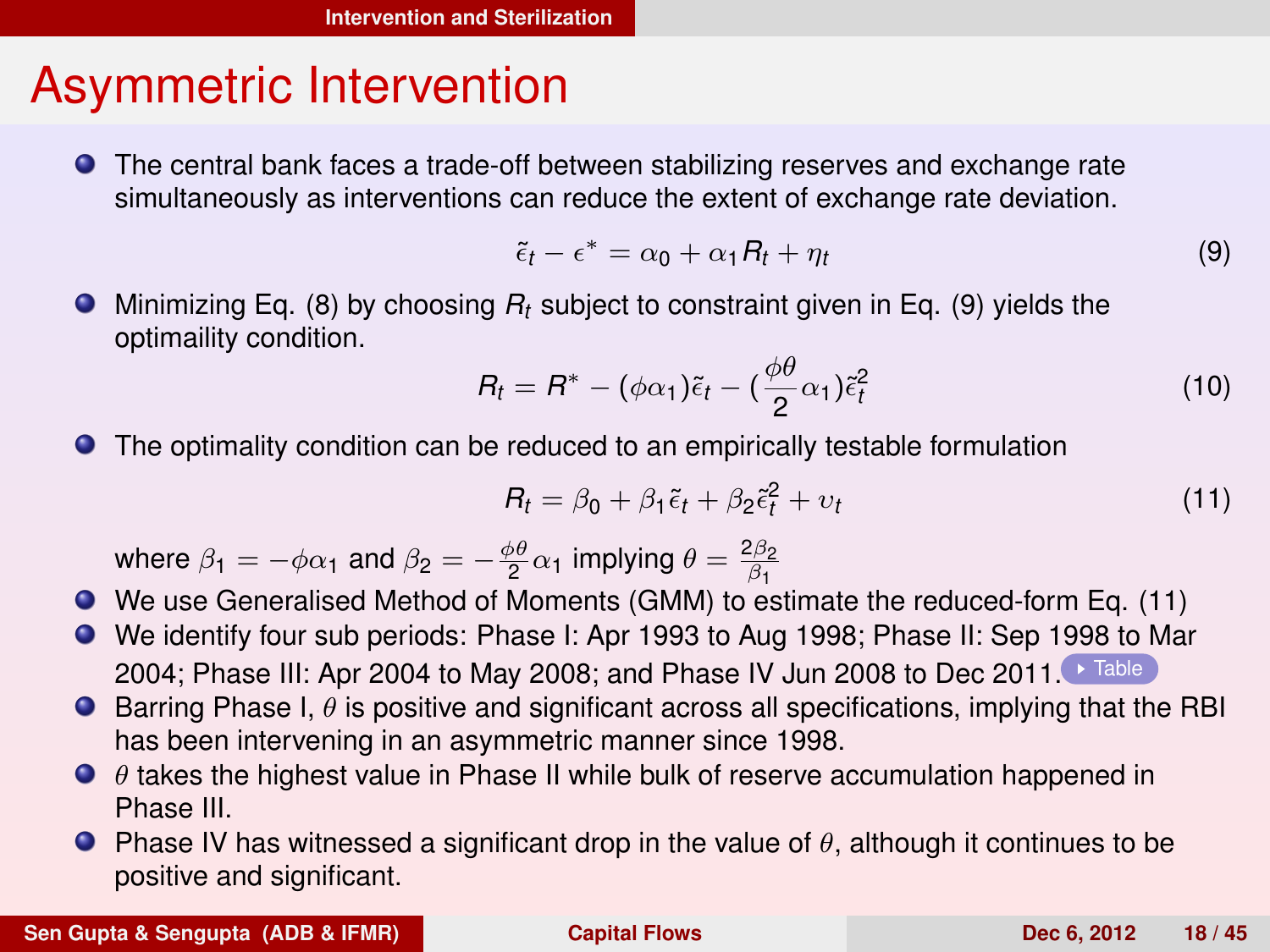#### Sterilizing Interventions

- Interventions (*increase in net foreign assets*), if not sterilized, will lead to an increase in reserve money and decline in monetary independence.
- Much of the sterilization in India has been through reduction in holding of government bonds (*decline in net domestic assets*) and subsequently issuance of Market Stabilization Scheme Bonds.
- **•** From 2003-04 onwards rising fiscal costs of sterilization forced RBI to only partially sterilize forex interventions.
- Objective: To what extent RBI has succeeded in limiting the impact of reserve accumulation on money supply and maintaining monetary autonomy.
- To estimate the extent of sterilization of RBI's forex intervention, we run the following model

<span id="page-16-0"></span>
$$
\Delta NDA_t = \alpha + \beta_1 \Delta NDA_{t-1} + \beta_2 \Delta NFA_t + \beta_3 \Delta log(IIP)_{t-1} + \epsilon_t
$$
 (12)

where NDA is net domestic assets, NFA is net foreign assets and we also include 12 month lag of log IIP and lagged dependent variable.

**Sen Gupta & Sengupta (ADB & IFMR) [Capital Flows](#page-0-0) Capital Flows Dec 6, 2012** 19/45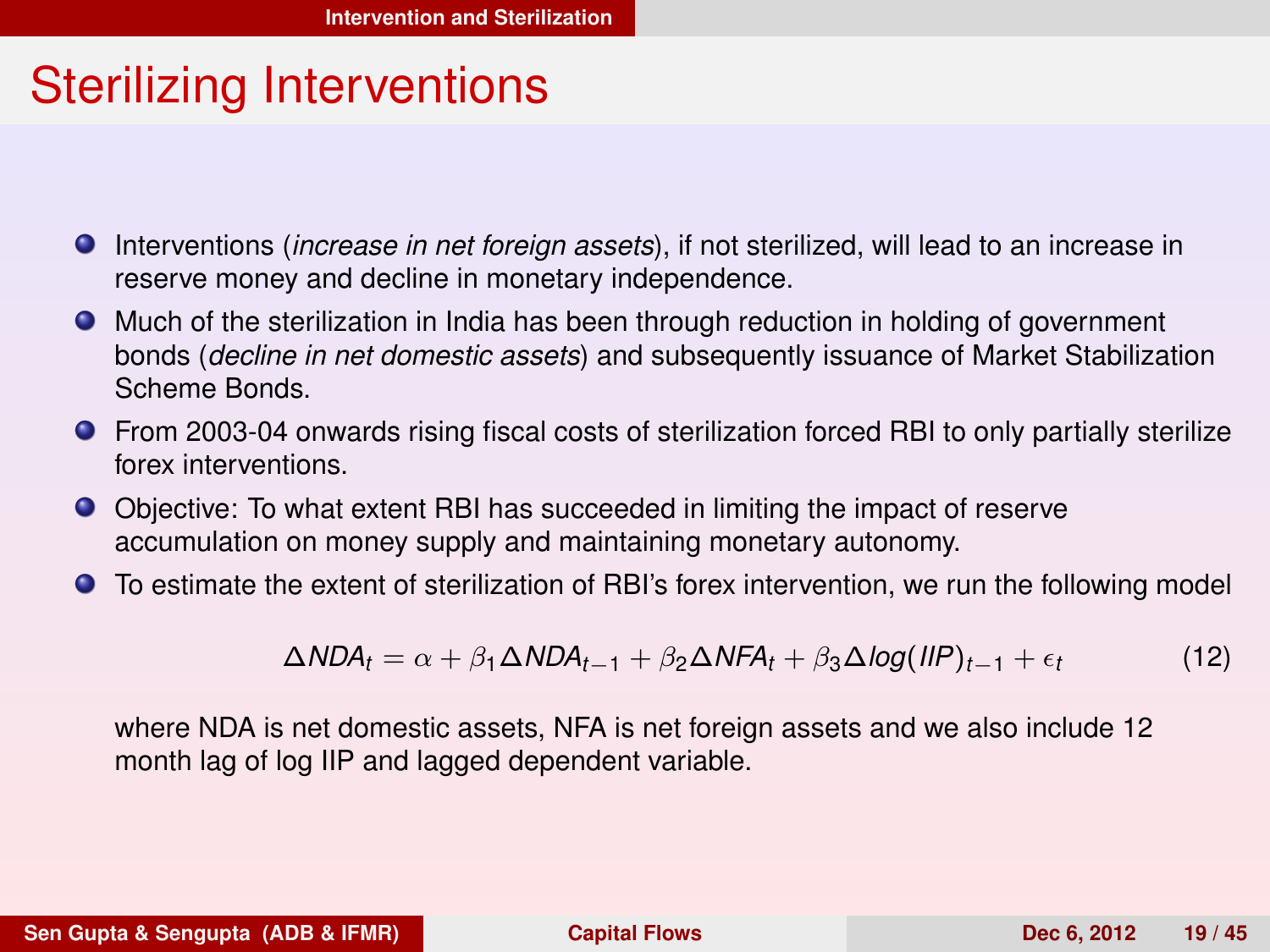#### Sterilizing Interventions

- $\bullet$  Magnitude of  $\beta_2$  is indicator of extent to which RBI has managed to insulate money supply from reserve accumulation.
- We use monthly data from RBI database and identify three sub periods:
- Phase I: Jan 1990 to Sep 1998 (*Rupee pegged to the Dollar*); Phase II: Oct 1998 to Mar 2004 (*Rupee moving to a basket peg with relatively more flexibility*); Phase III: Apr 2004 to Aug 2010 (*higher flexibility in Rupee*). [Table](#page-40-0)
- Estimated sterilization coefficient is statistically significant only in Phase II and Phase III.
- From end 1998 to middle of 2004, almost 60% of the rise in NFA was offset by corresponding fall in NDA through RBI's sale of MSS bonds .
- <span id="page-17-0"></span>Magnitude of the coefficient less than halves in Phase III with less than 30% of the rise in NFA being sterilized by a concomitant decline in NDA.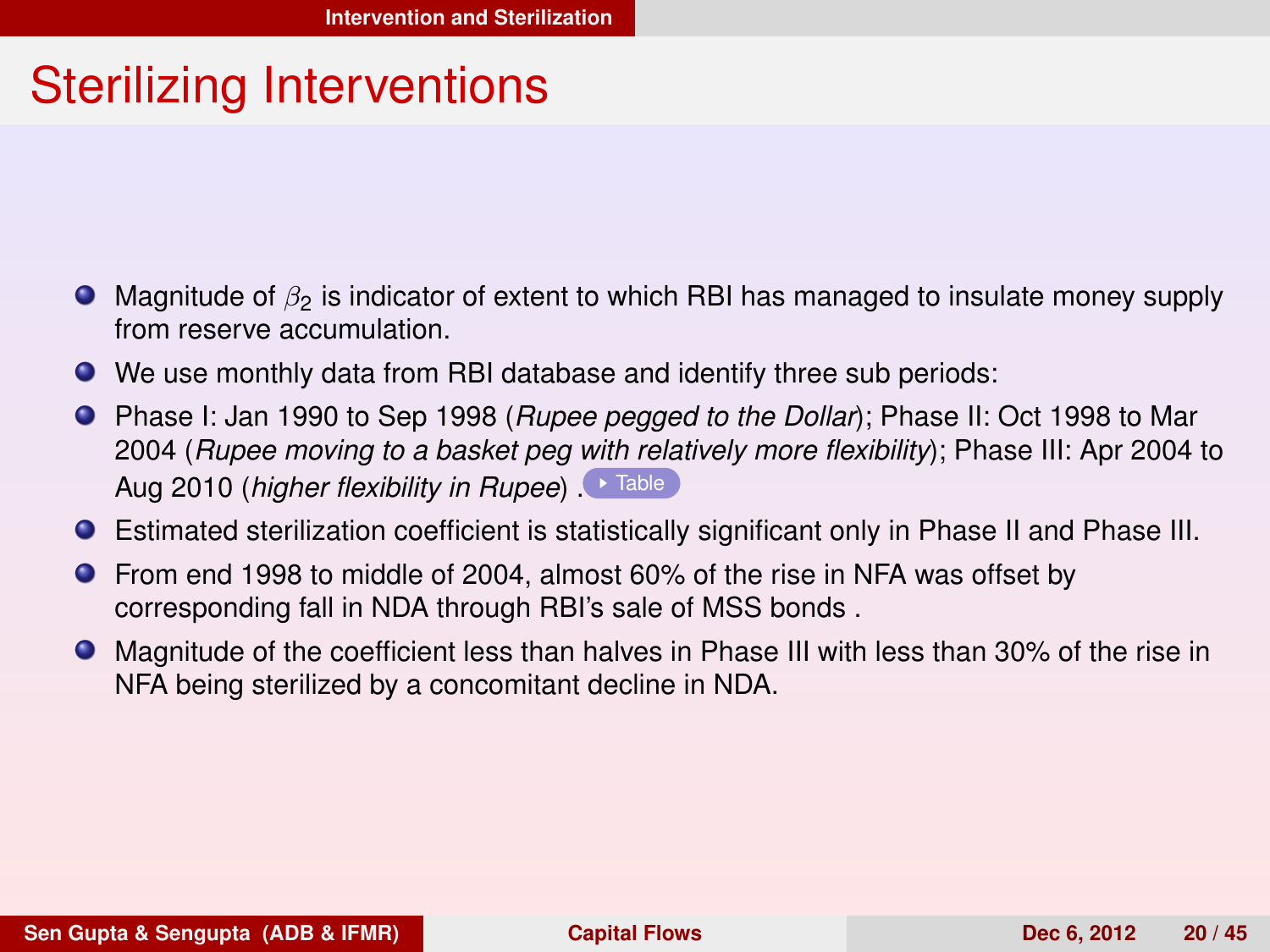#### India's Reserve Management

- **India's reserve accumulation has been driven by the central bank's** policy of leaning against the wind.
- The build-up of reserves meant that India was comfortably placed on the various traditional reserve adequacy indicators. [Comparison](#page-41-0)
- However, since the outbreak of the sub-prime crisis in 2007, India has been witnessing a rising current account deficit and slowing capital inflows, with the latter barely able to finance the former.
- This in turn kept foreign exchange reserves largely stagnant over this period, resulting in significant deterioration of reserve cover. [Evolution](#page-42-0)
- <span id="page-18-0"></span>**•** The deteriorating reserve cover has prompted the policymakers to introduce a host of measures since the second half of 2011 relaxing the restrictions on pricing and quantum of inflows.  $\bullet$  [Table](#page-0-1)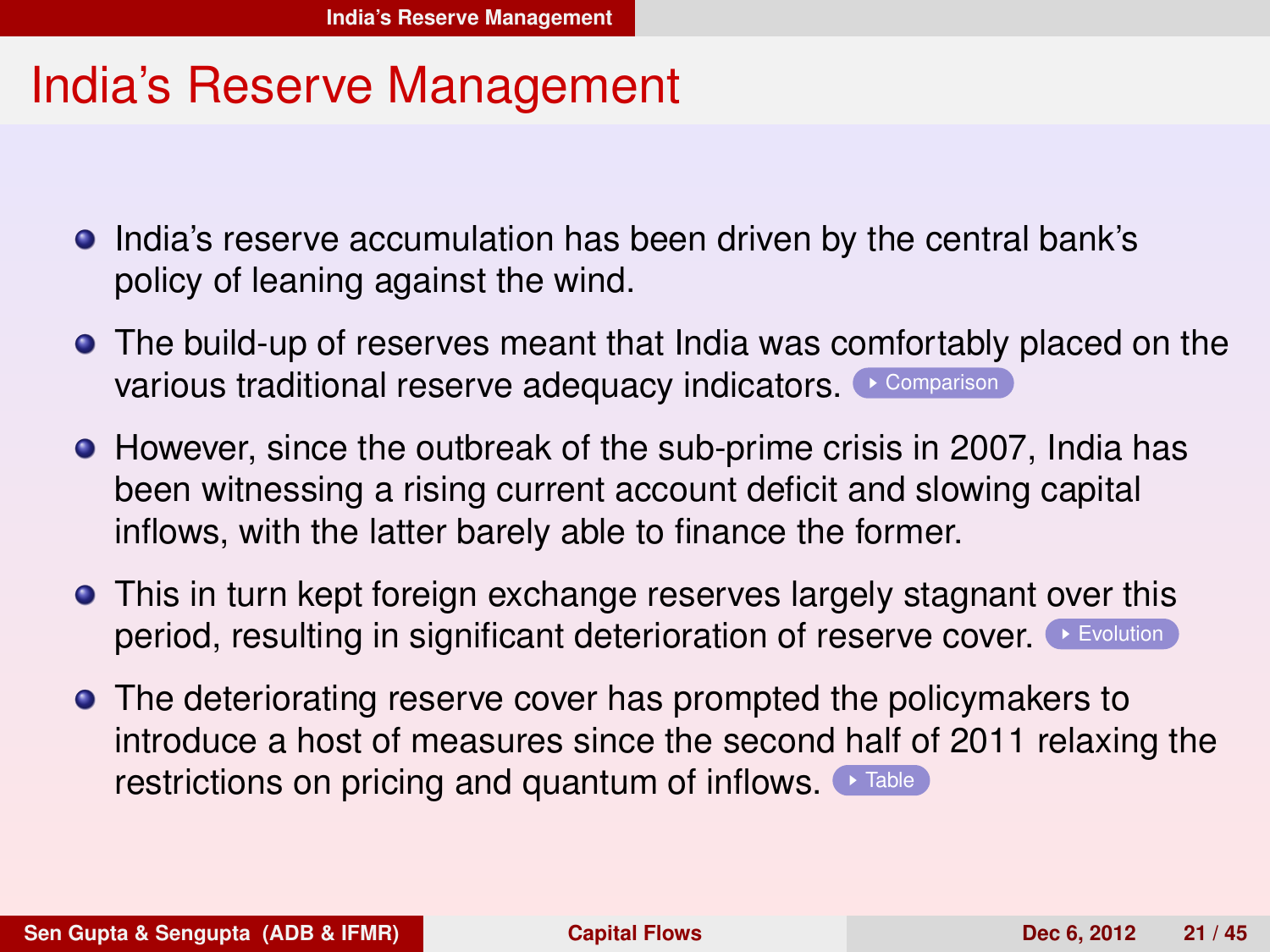#### Conclusion

- An emerging consensus that countries need to actively manage their capital account in the face of volatile capital flows.
- To minimize risks India has adopted a calibrated and gradual approach towards opening of the capital account, prioritizing the liberalization of certain flows.
- Instead of adopting corner solutions, India has embraced an intermediate approach in managing the conflicting objectives of the trilemma, balancing the policy objectives as per the demands of the macroeconomic situation.
- **Recent years have seen a discernible shift towards monetary policy autonomy, which has** been balanced with greater exchange rate flexibility of the exchange rate, which has acted as a shock absorber in a period of volatile capital flows.
- The intermediate approach has been associated with an asymmetric intervention in the foreign exchange market by the RBI resulting in large-scale reserve accumulation.
- $\bullet$  However sterilization of this intervention has been partial at times leading to rapid increase in monetary aggregates and fuelling inflation.
- <span id="page-19-0"></span>While greater exchange rate flexibility allows the exchange rate to act as a shock absorber, the hands-off approach has resulted in reserves remaining virtually stagnant since 2007, leading to a significant deterioration in the reserve adequacy measures.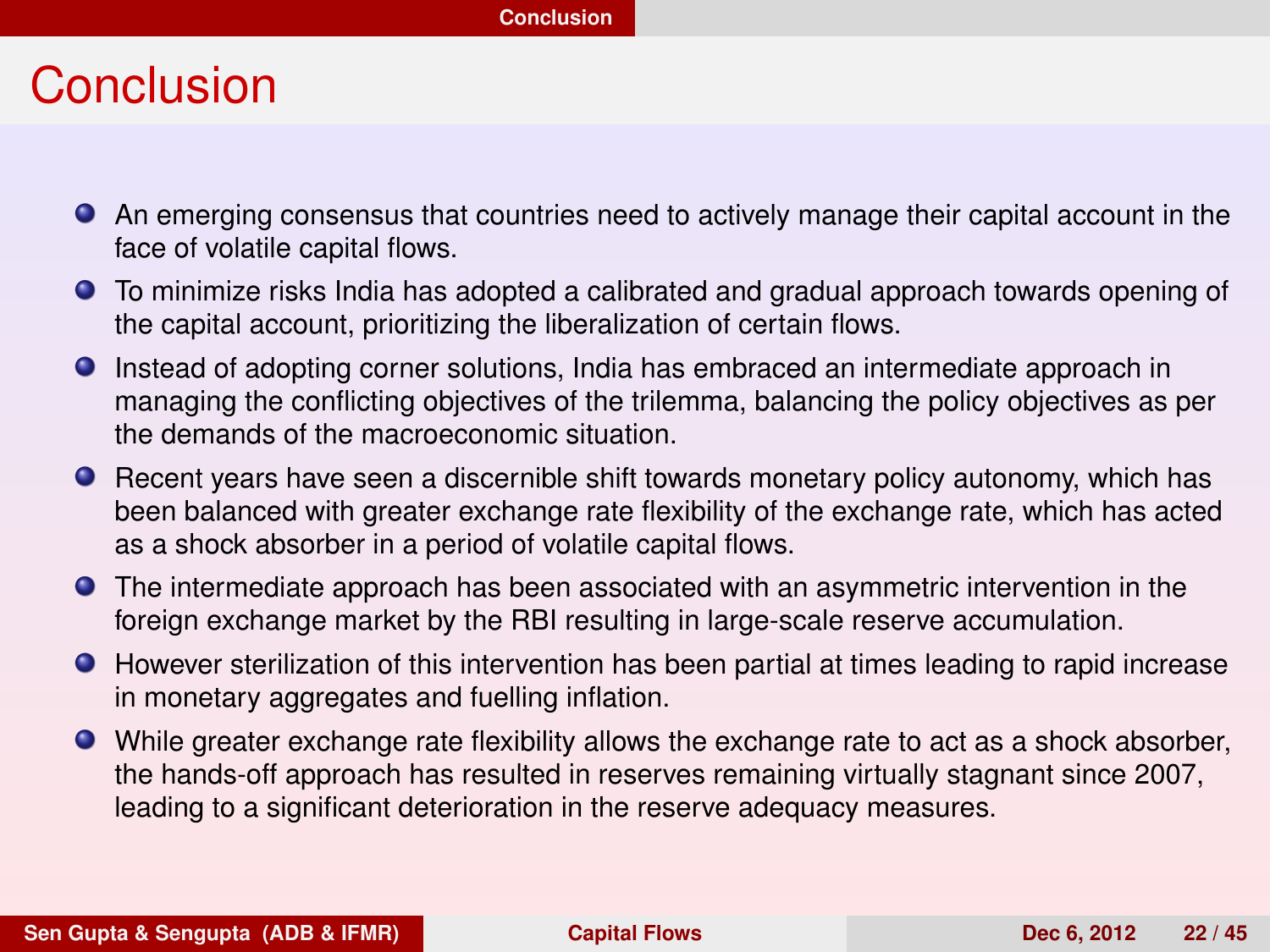# <span id="page-20-0"></span>Thank You!!!!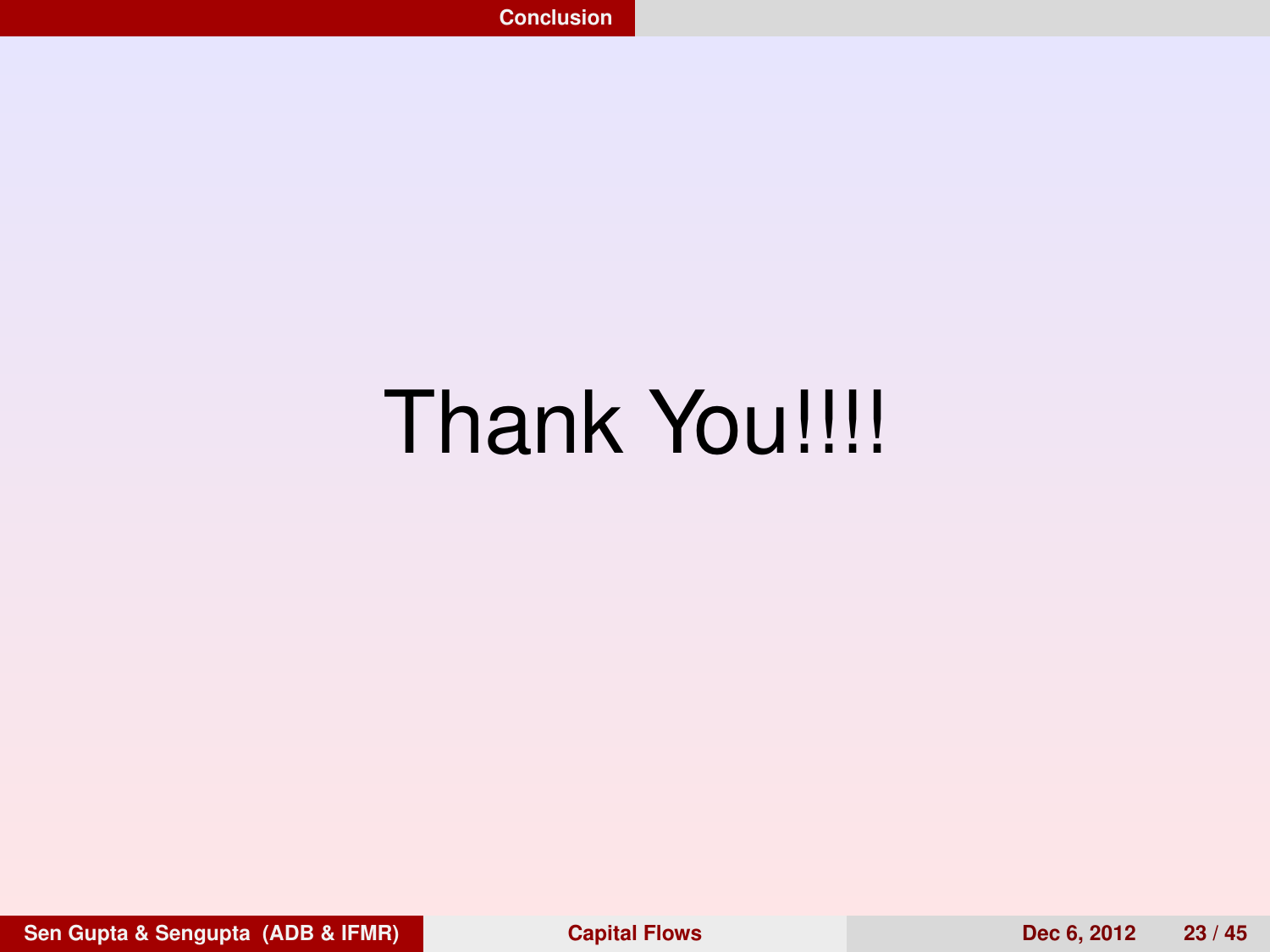#### **[Appendix](#page-21-0)**

#### Appendix Outline

- 
- **8** [Appendix](#page-0-1)
- [Global Capital Flows to Emerging Market Economies](#page-0-1)
- [Coping with Surges in Capital Flows](#page-0-1)
- **O** [Composition of Liabilities](#page-0-1)
- **O** [Impact of Capital Controls on Currency & Stock Prices](#page-0-1)
- **O** [Cross Country Comparison](#page-0-1)
	- [De Jure Measures of Openness](#page-0-1)
	- **O** [De Facto Measures of Openness](#page-0-1)
	- **[Non Debt Creating Flows](#page-0-1)**
- **O** [Trilemma](#page-0-1)
	- **O** [Trilemma](#page-0-1)
	- [Configurations of the Trilemma](#page-0-1)
	- **•** [Evolution of the Trilemma Objectives](#page-0-1)
	- **•** [Testing the Validity of the Trilemma Framework](#page-0-1)
	- **[Contribution to the Trilemma](#page-0-1)**
	- **[Impact on the Exchange Market Pressure Index](#page-0-1)**
- **O** [Intervention](#page-0-1)
	- **[Monthly Intervention](#page-0-1)**
	- **[Estimates of Policy Preference](#page-0-1)**
	- **•** [Extent of Sterilization](#page-0-1)
- <span id="page-21-0"></span>**• [Reserve Adequacy](#page-0-1)**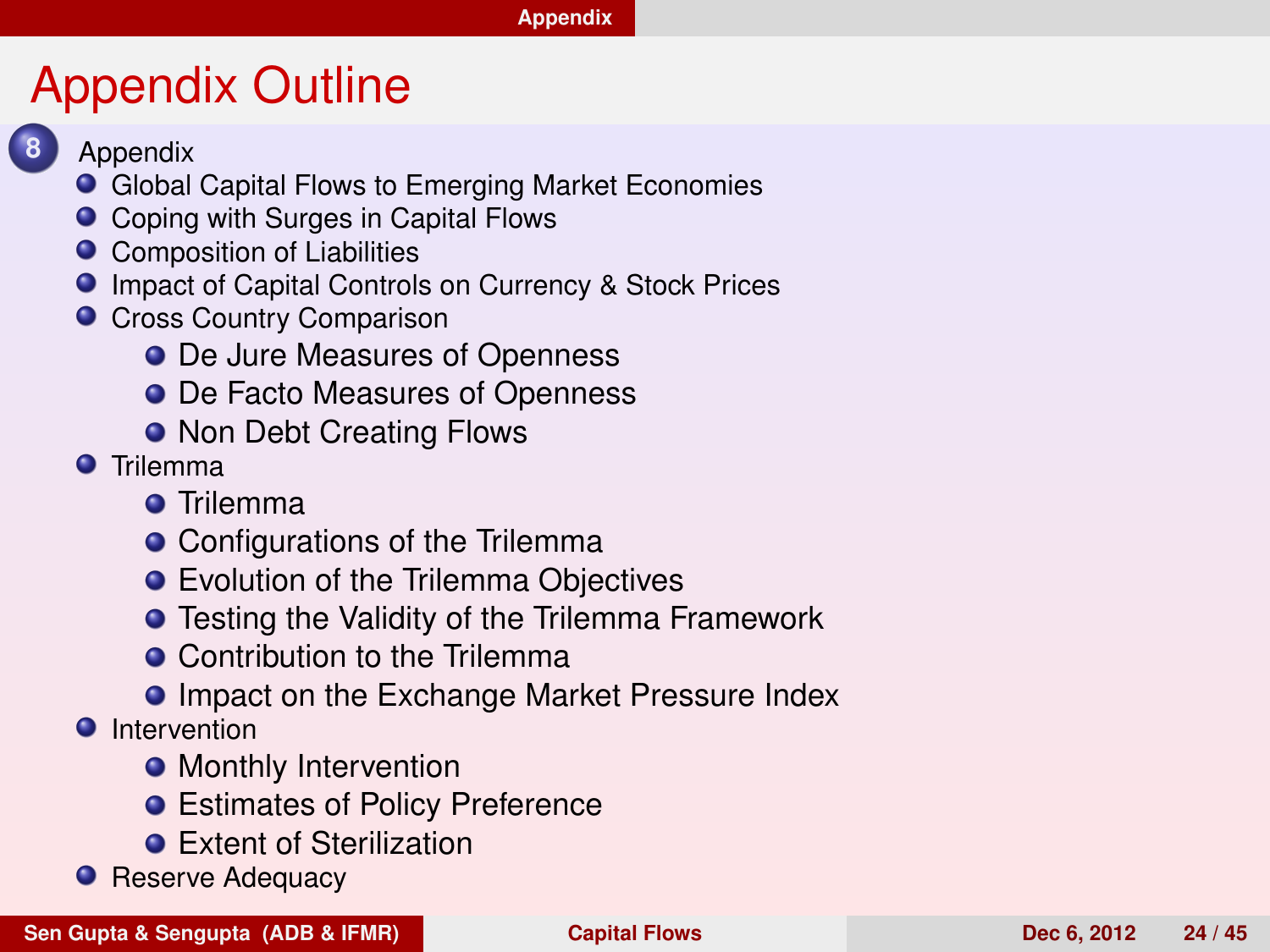#### Global Capital Flows to Emerging Markets

<span id="page-22-1"></span><span id="page-22-0"></span>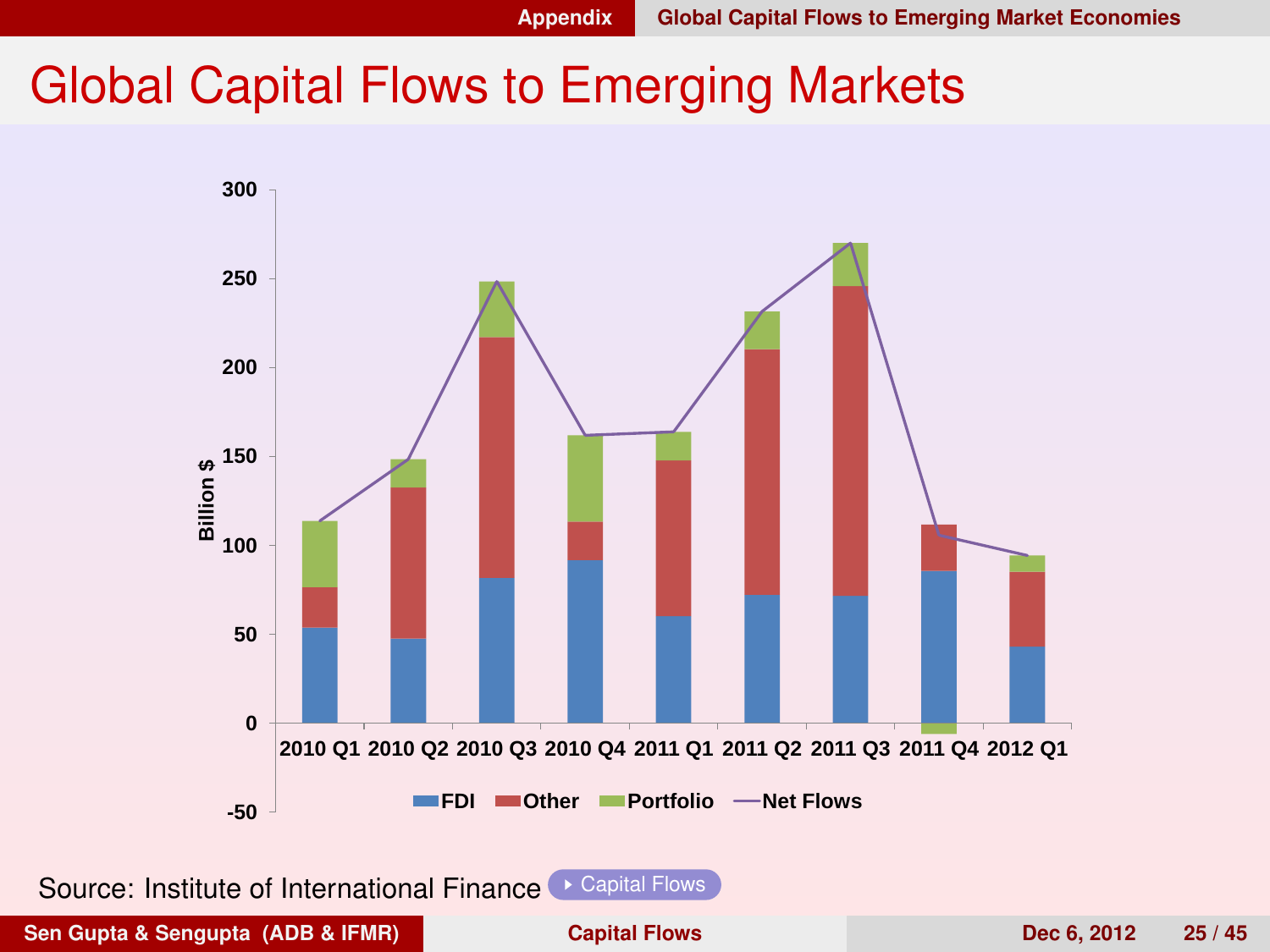### <span id="page-23-0"></span>Coping with Surges in Capital Flows 7



<span id="page-23-1"></span>

**Sen Gupta & Sengupta (ADB & IFMR) [Capital Flows](#page-0-0) Dec 6, 2012 26 / 45**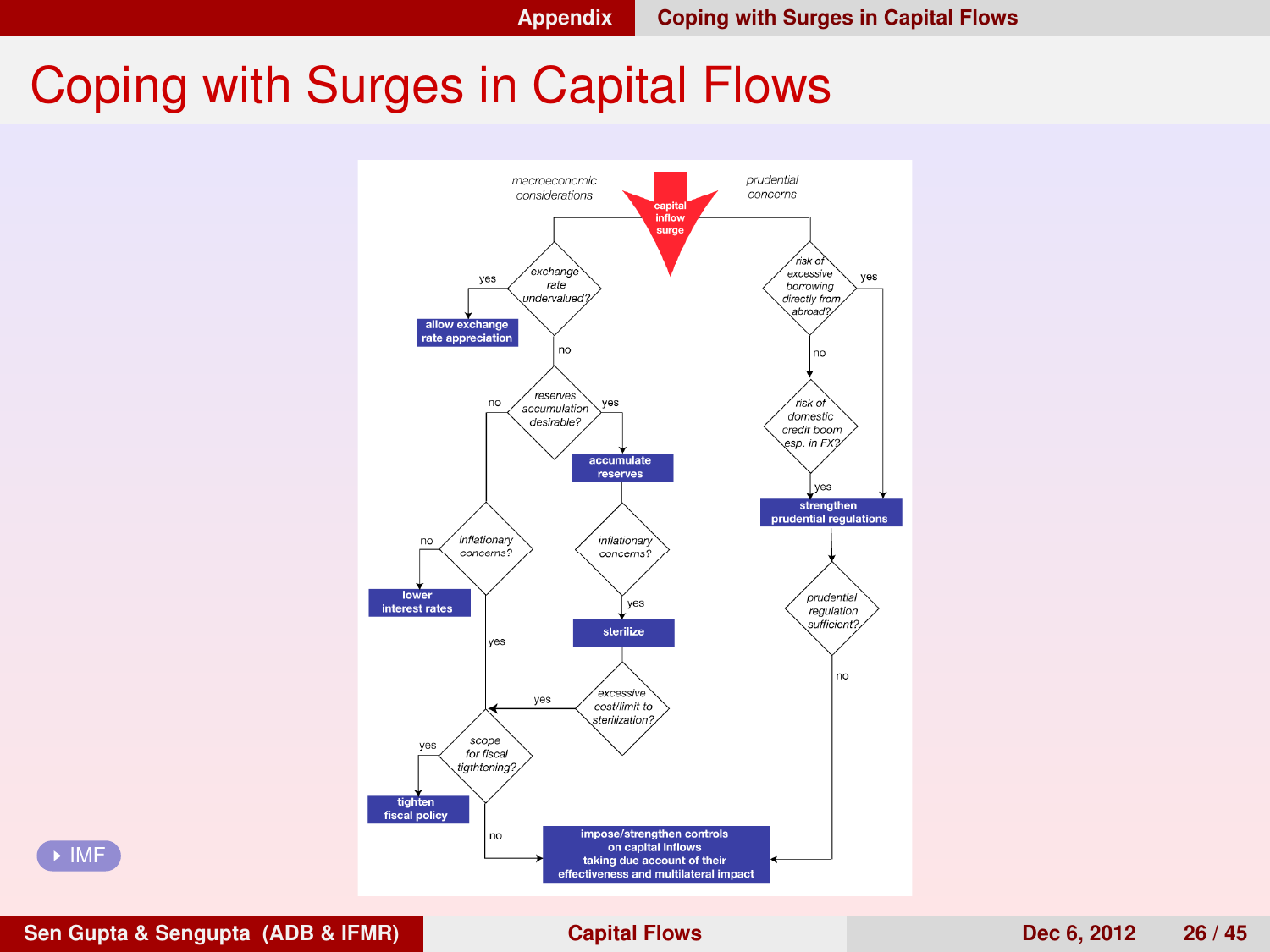#### Composition of Liabilities

<span id="page-24-0"></span>



<span id="page-24-1"></span>**[Composition](#page-0-1)** 

**Sen Gupta & Sengupta (ADB & IFMR) [Capital Flows](#page-0-0) Dec 6, 2012 27 / 45**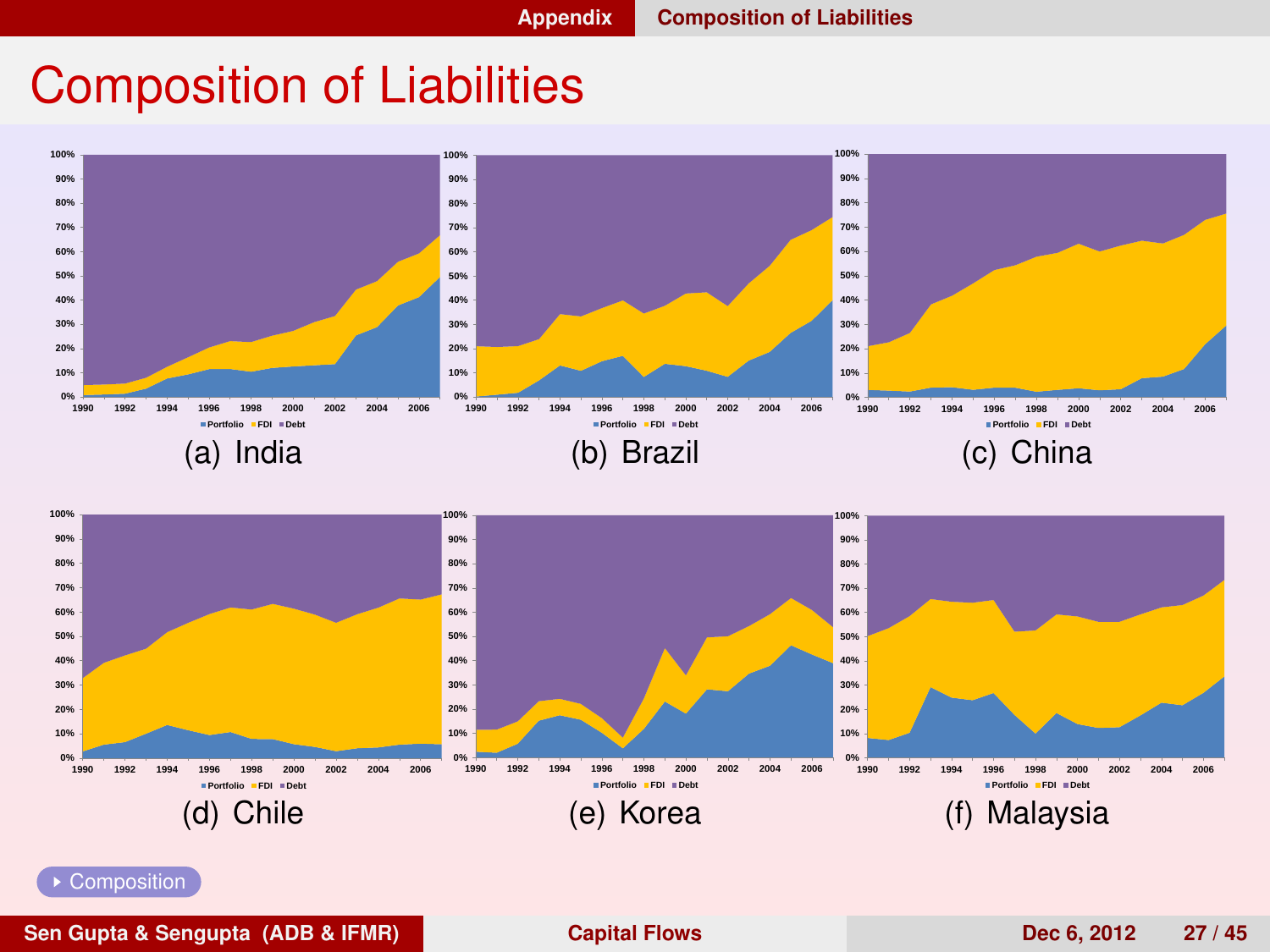#### Impact of Capital Controls on Currency & Stock Prices

<span id="page-25-0"></span>

<span id="page-25-1"></span>

|           |                             | <b>Average Daily</b><br><b>Currency</b><br>Appreciation |           | <b>Average Daily Stock</b><br><b>Price Increase</b> |           |
|-----------|-----------------------------|---------------------------------------------------------|-----------|-----------------------------------------------------|-----------|
|           | <b>Date of Introduction</b> | <b>Before</b>                                           | After     | <b>Before</b>                                       | After     |
| Event I   | May 22, 2007                | 0.198%                                                  | $-0.003%$ | 0.395%                                              | 0.113%    |
| Event II  | August 7, 2007              | 0.029%                                                  | 0.027%    | 0.092%                                              | 0.271%    |
| Event III | October 17, 2007            | 0.125%                                                  | $-0.026%$ | 0.670%                                              | 0.181%    |
| Event IV  | December 10, 2009           | 0.023%                                                  | 0.026%    | 0.196%                                              | $-0.159%$ |

**▶ [Impact](#page-0-1)**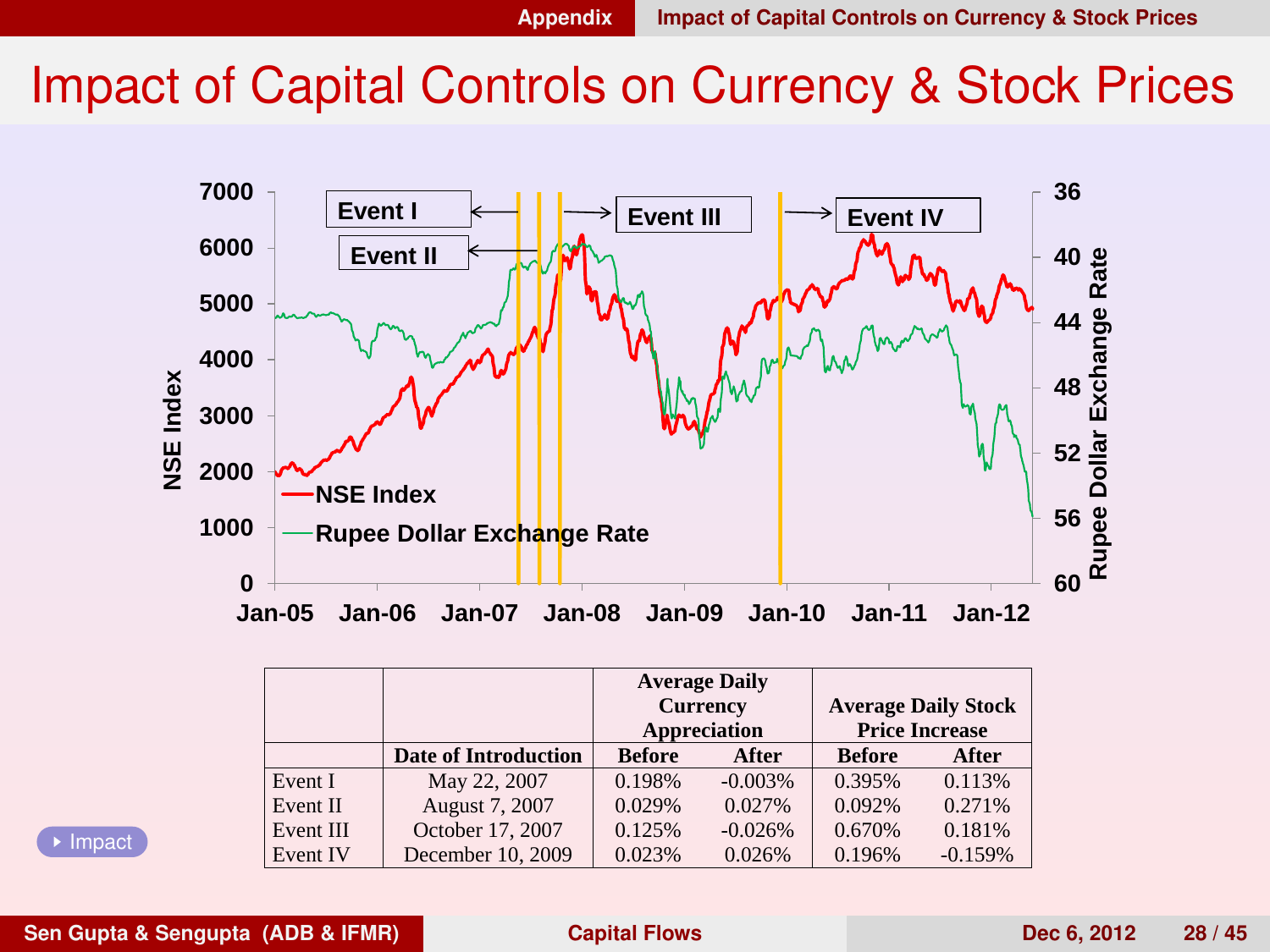#### Cross Country Comparison of De Jure Openness

<span id="page-26-0"></span>

<span id="page-26-1"></span>**Sen Gupta & Sengupta (ADB & IFMR) [Capital Flows](#page-0-0) Dec 6, 2012 29 / 45**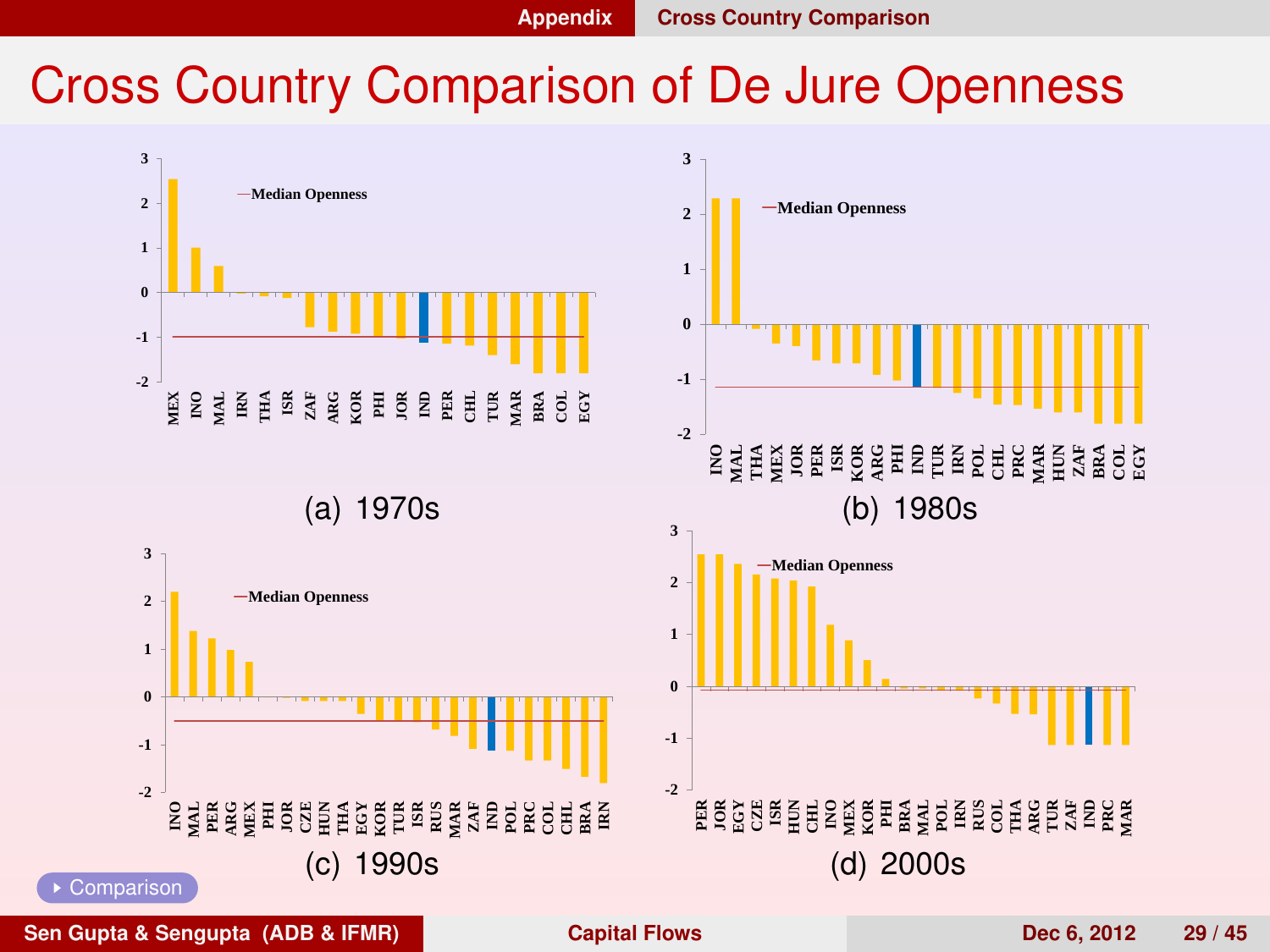<span id="page-27-1"></span>

#### Cross Country Comparison of De Facto Openness

<span id="page-27-0"></span>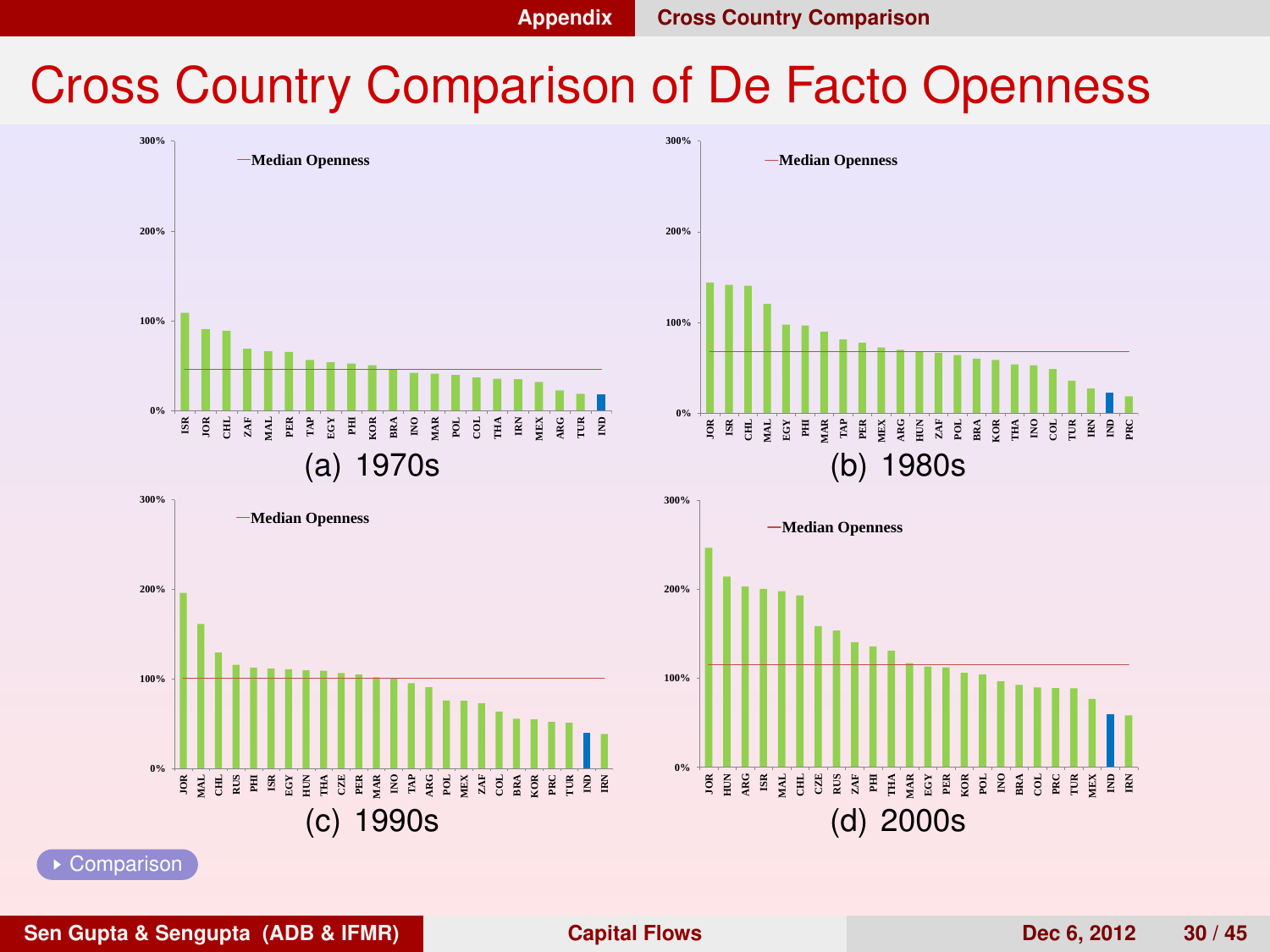#### Non Debt Creating Flows

<span id="page-28-0"></span>

<span id="page-28-1"></span>**Sen Gupta & Sengupta (ADB & IFMR) [Capital Flows](#page-0-0) Dec 6, 2012 31 / 45**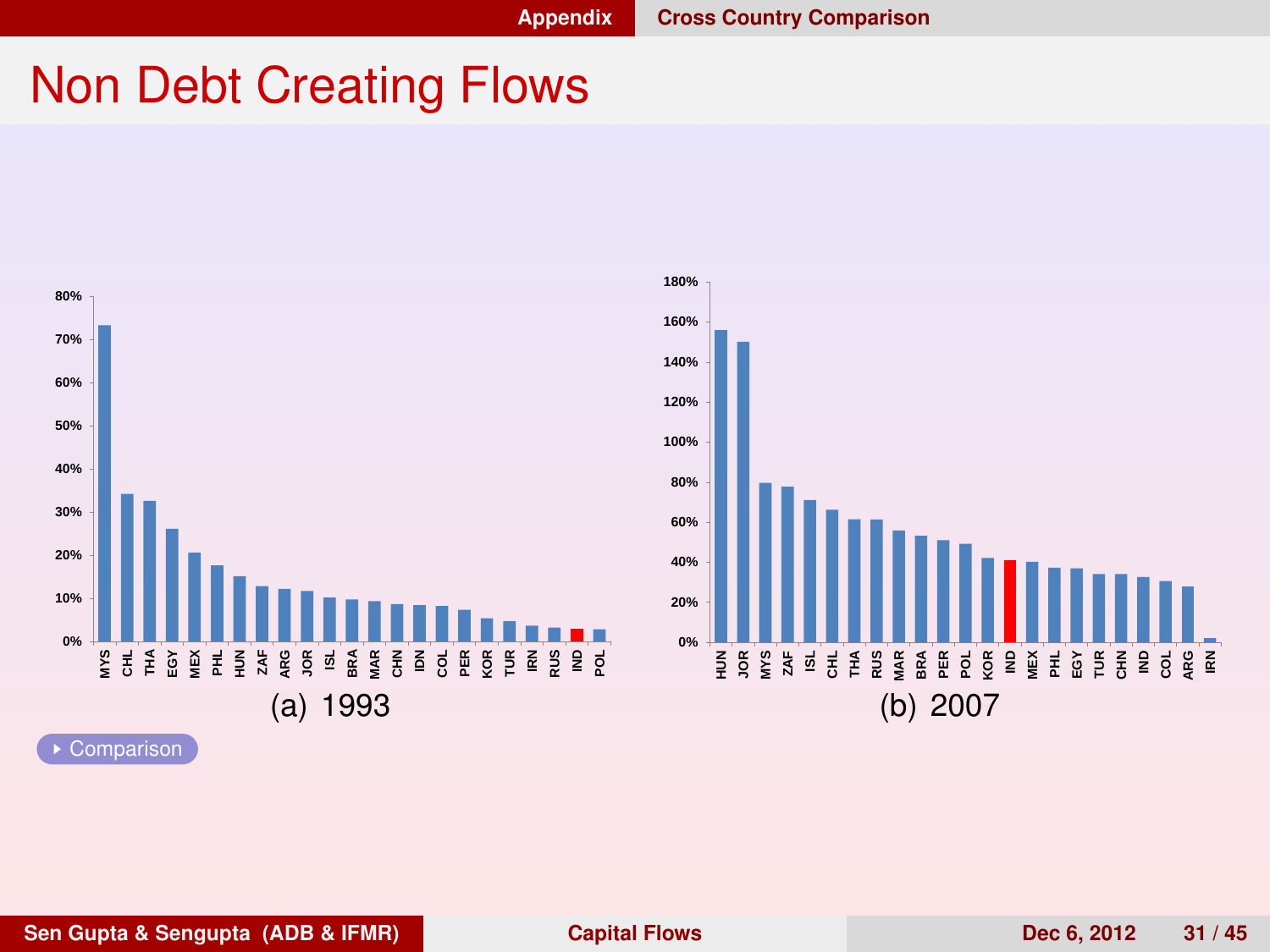#### **Trilemma**

<span id="page-29-1"></span><span id="page-29-0"></span>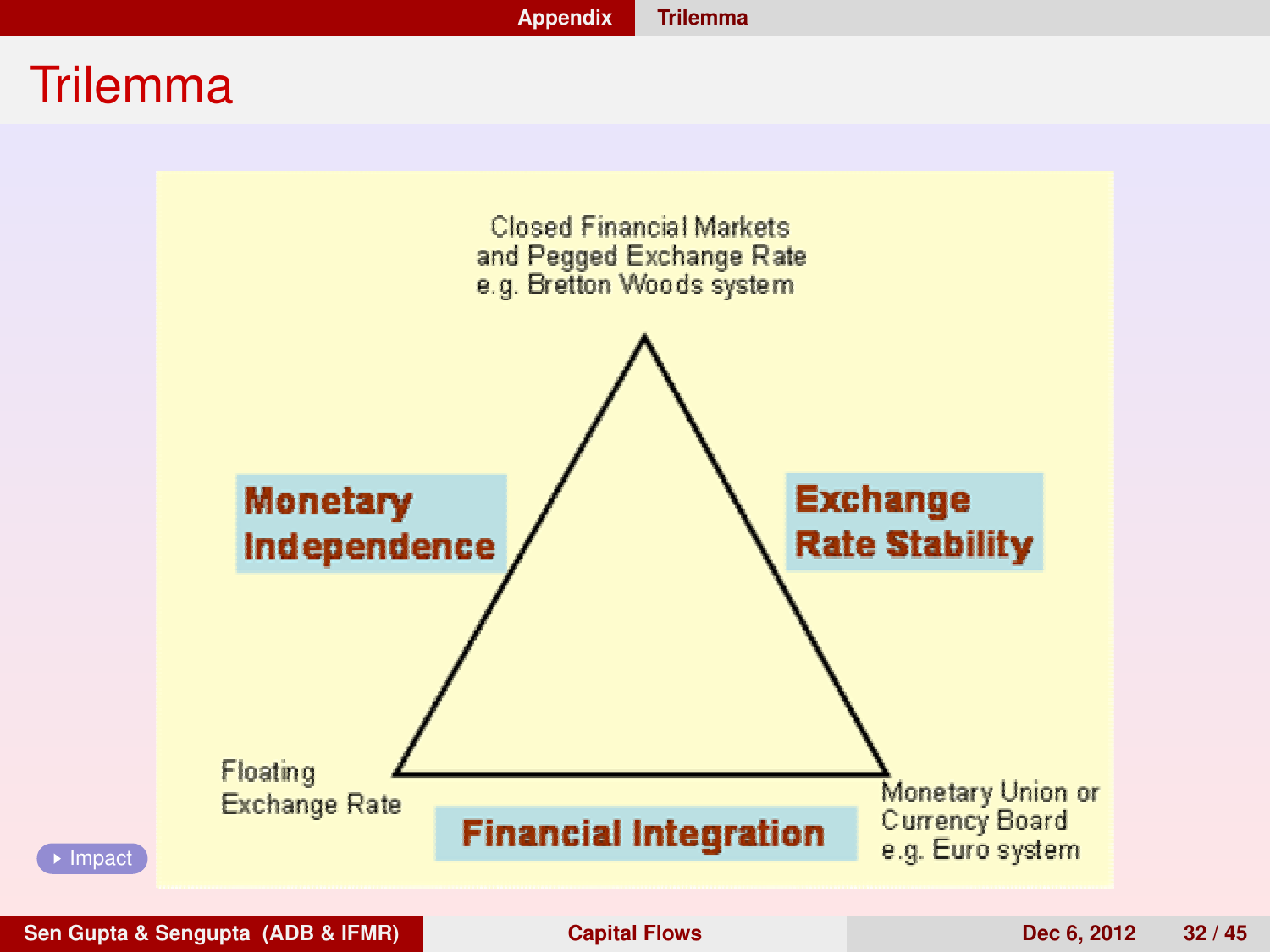#### <span id="page-30-0"></span>Configurations of the Trilemma



<span id="page-30-1"></span>

| Phase I          | 1996-97Q1 to 1999-00Q4 |
|------------------|------------------------|
| <b>Phase II</b>  | 2000-01Q1 to 2003-04Q4 |
| <b>Phase III</b> | 2004-05O1 to 2007-08O4 |
| <b>Phase IV</b>  | 2008-09Q1 to 2011-12Q3 |

**[Configurations](#page-0-1)** 

**Sen Gupta & Sengupta (ADB & IFMR) [Capital Flows](#page-0-0) Dec 6, 2012 33 / 45**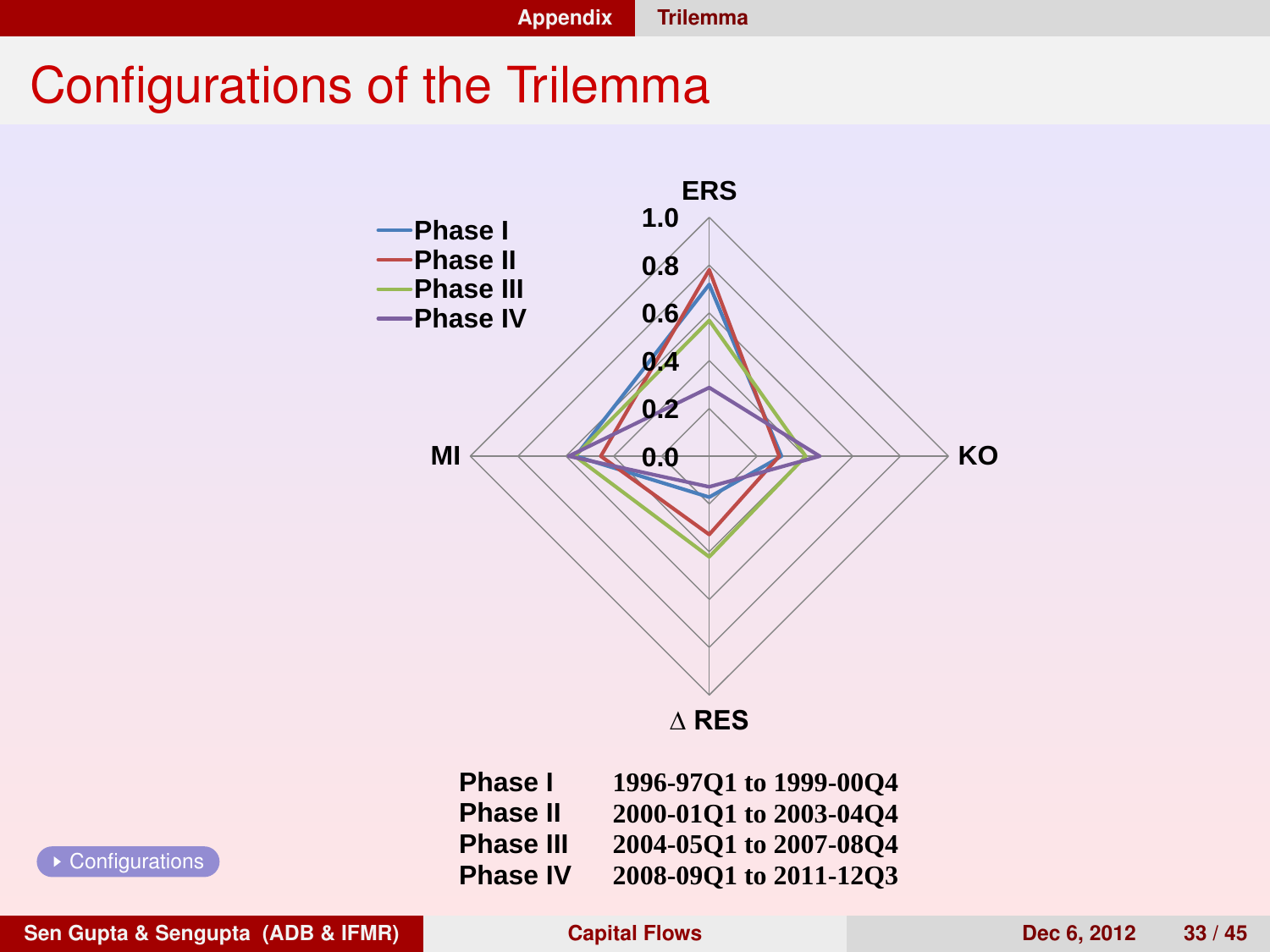<span id="page-31-1"></span>

#### Evolution of the Trilemma Objectives

<span id="page-31-0"></span>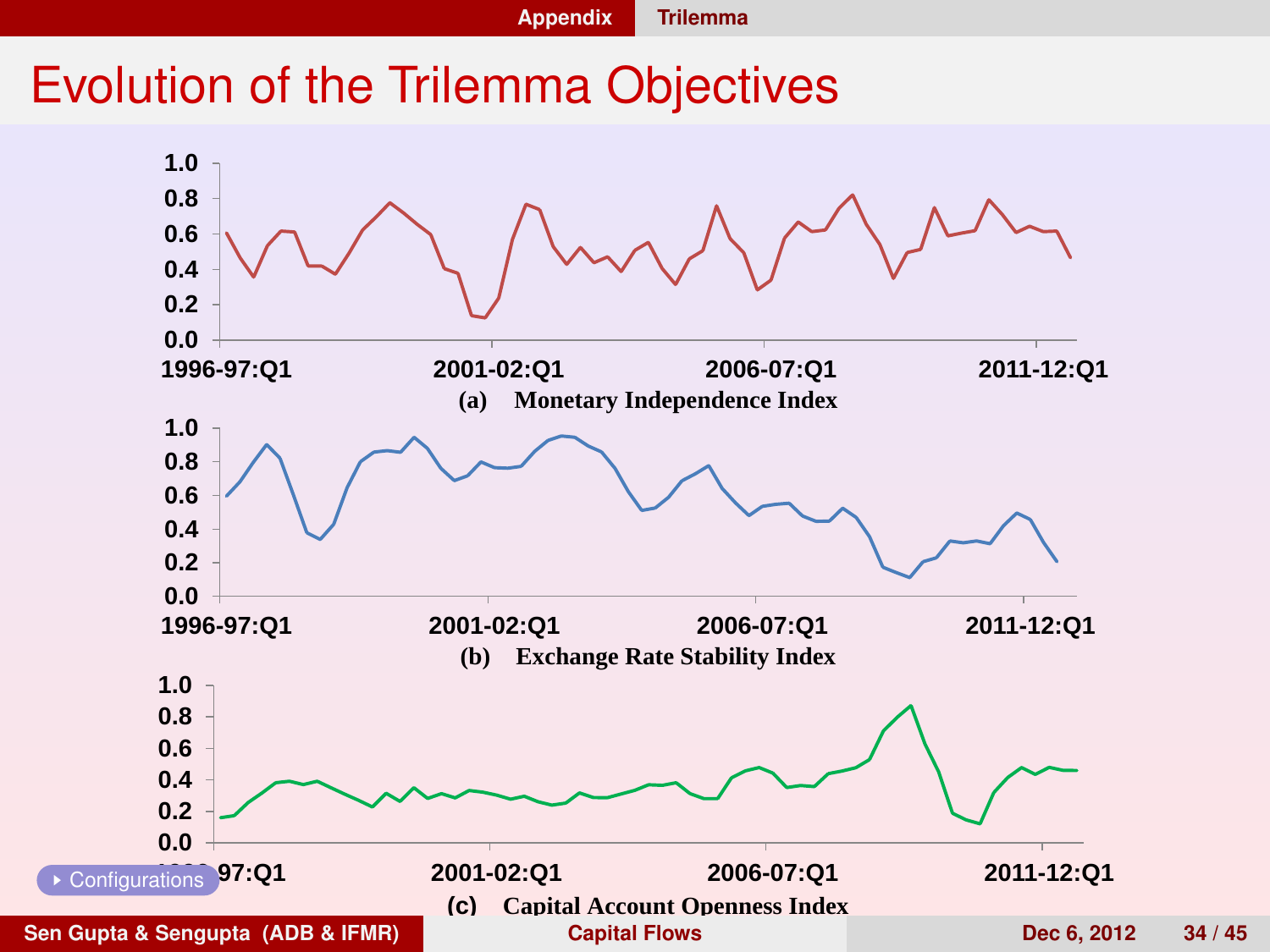## Testing the Validity of the Trilemma Framework

<span id="page-32-0"></span>

|                                | 1996-97Q1           | 1996-97Q1 | 2000-01Q1  | 2004-05Q1  | 2008-09Q1 |
|--------------------------------|---------------------|-----------|------------|------------|-----------|
|                                | to                  | to        | to         | to         | to        |
|                                | 2011-12Q3           | 1999-00Q4 | 2003-04Q4  | 2007-08Q4  | 2011-12Q3 |
|                                | <b>Whole Sample</b> | Phase I   | Phase II   | Phase III  | Phase IV  |
| Monetary Independence          | $0.656***$          | $0.684**$ | 0.125      | 0.158      | $1.244**$ |
|                                | [3.448]             | [1.986]   | [0.516]    | [0.861]    | [2.711]   |
| <b>Exchange Rate Stability</b> | $.388***$           | $1.093**$ | $1.511***$ | 1.908***   | $1.774*$  |
|                                | [9.444]             | [2.268]   | [5.001]    | [7.813]    | [1.813]   |
| Capital Account Liberalization | $2.012***$          | $2.419**$ | $2.473***$ | $1.997***$ | $1.357**$ |
|                                | [8.392]             | [2.918]   | [3.078]    | [5.861]    | [2.696]   |
| Observations                   | 63                  | 16        | 16         | 16         | 15        |
| R-squared                      | 0.954               | 0.949     | 0.98       | 0.989      | 0.934     |

<span id="page-32-1"></span> $\overline{\phantom{a}}$  [Table](#page-0-1)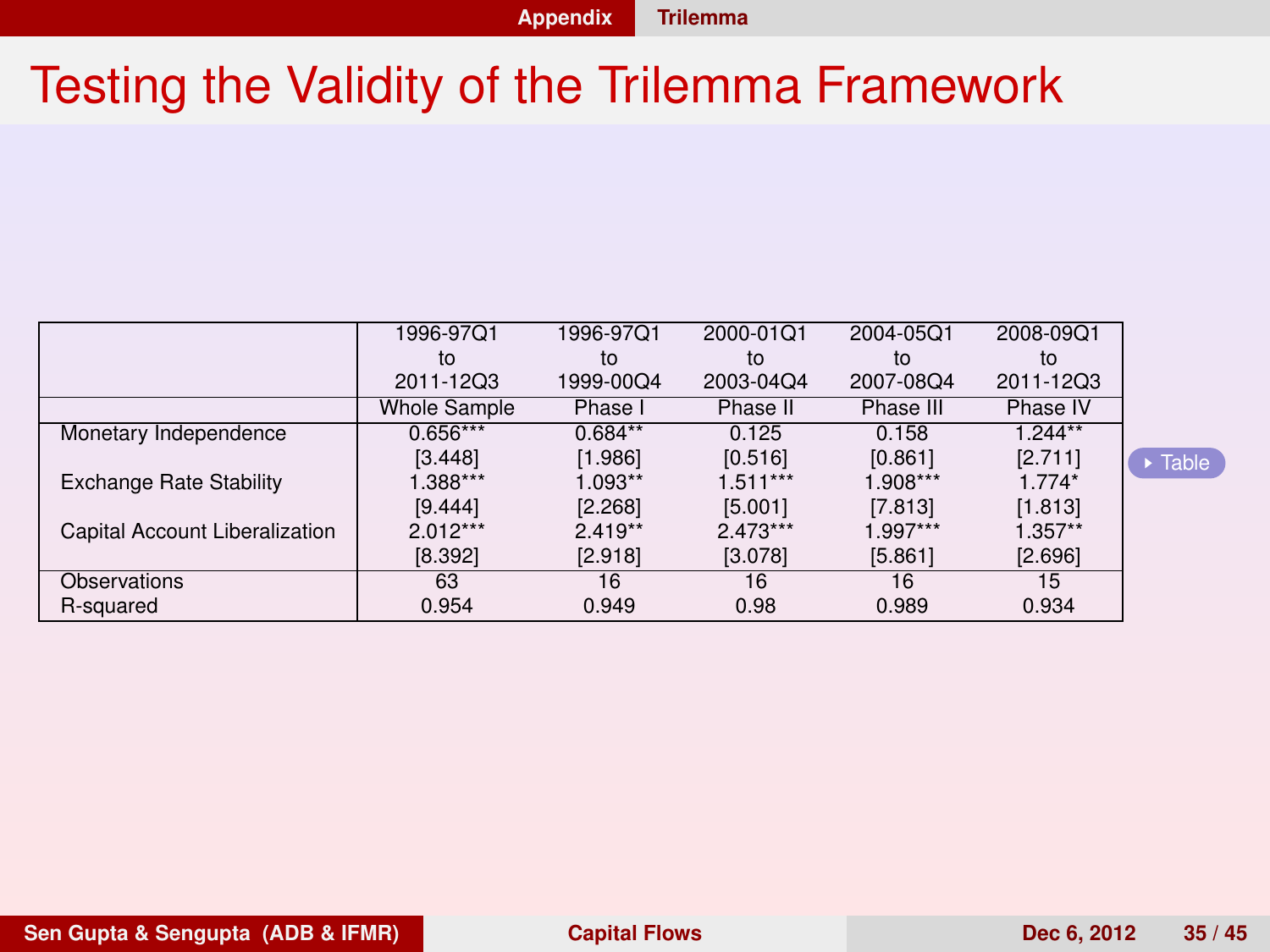<span id="page-33-0"></span>

#### Contribution to the Trilemma

<span id="page-33-1"></span>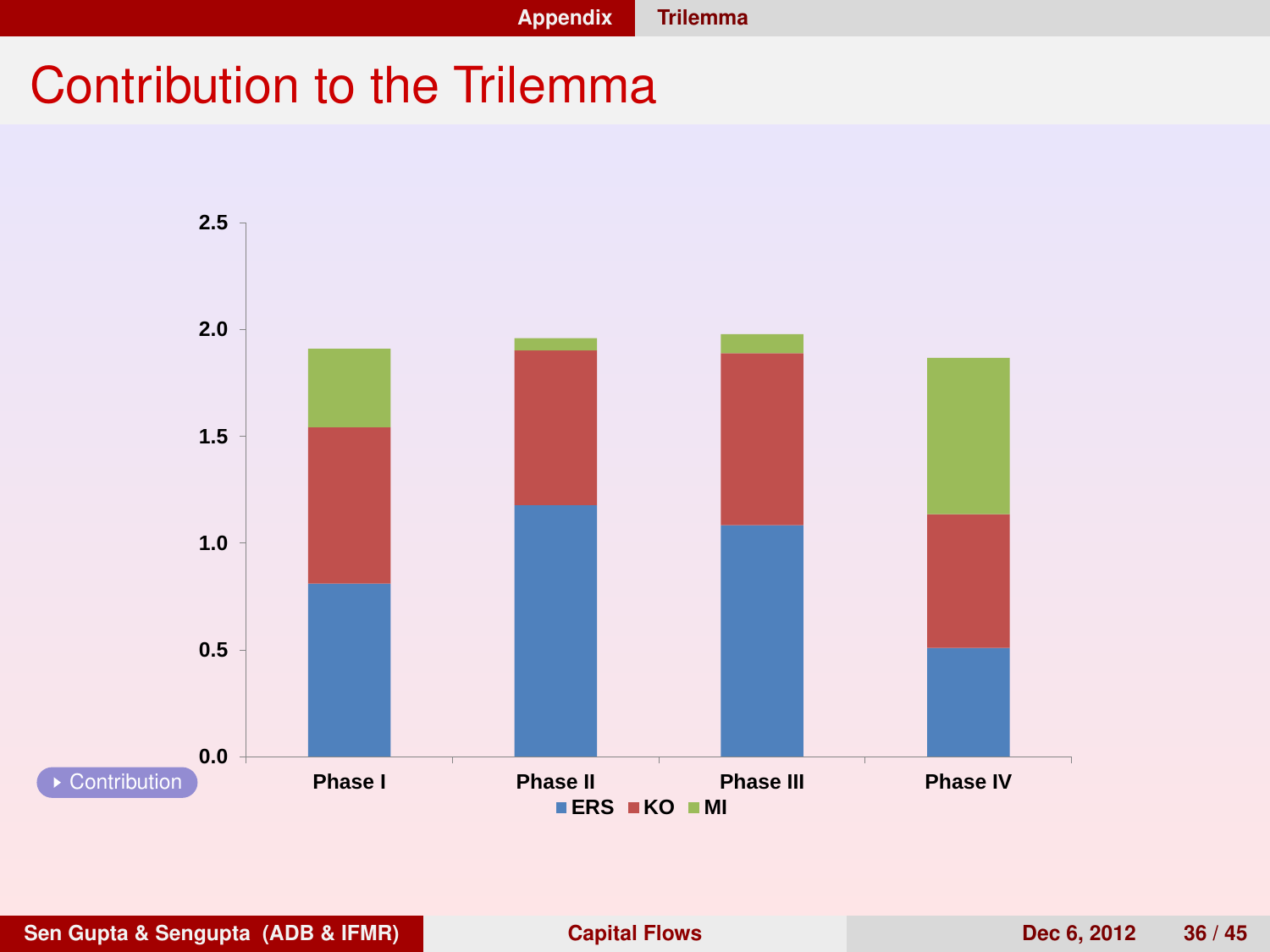<span id="page-34-0"></span>

<span id="page-34-1"></span>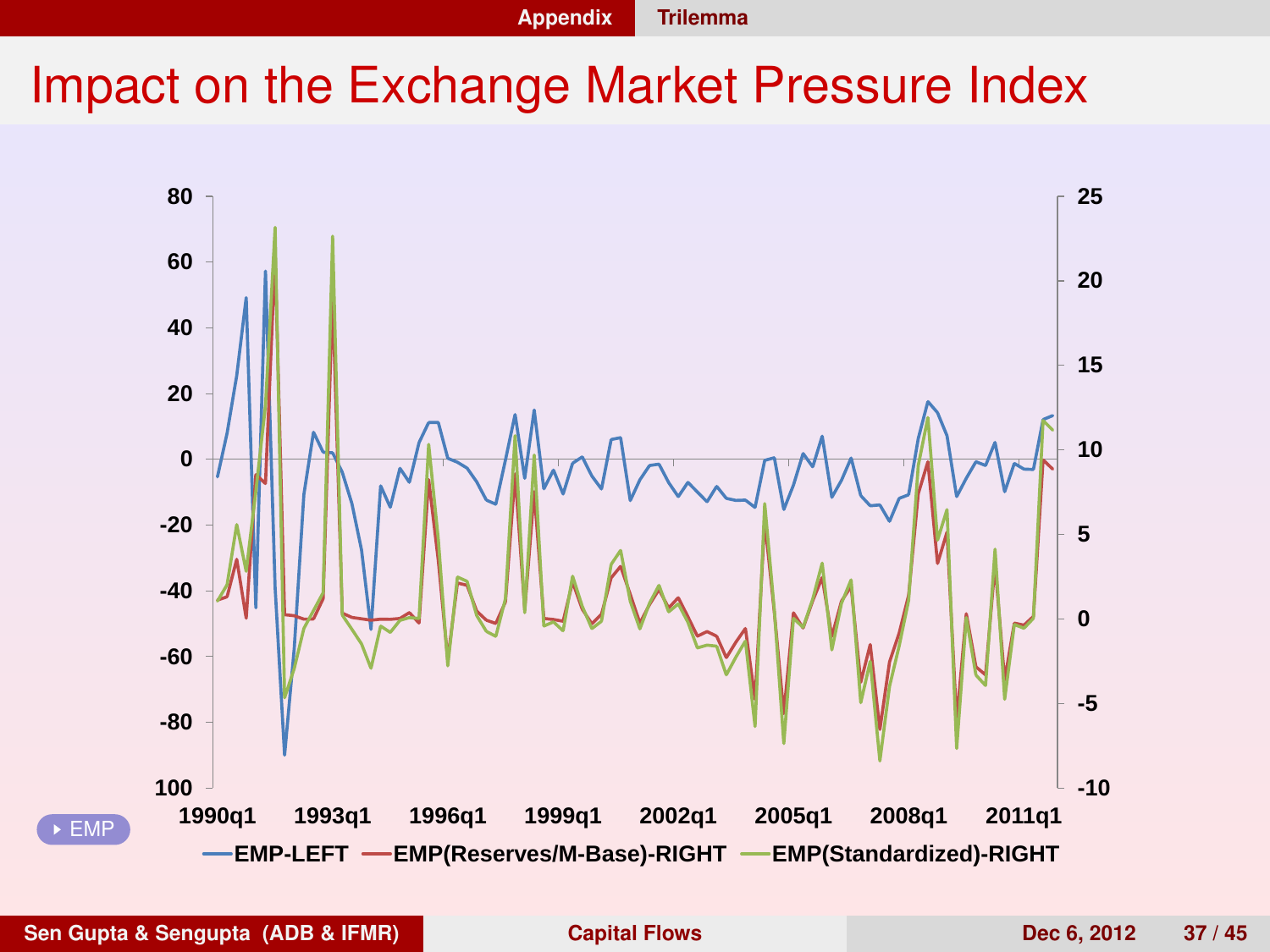<span id="page-35-0"></span>

|                                      | <b>EMP</b>  | EMP(Reserves/M-Base) | EMP(Standardized) |
|--------------------------------------|-------------|----------------------|-------------------|
|                                      |             |                      |                   |
| Trade Balance (% GDP)                | $-1.420***$ | $-0.096$             | $-0.095$          |
|                                      | [0.578]     | [0.263]              | [0.074]           |
| Net FDI Inflows (% GDP)              | $-1.073$    | $-0.137$             | $-0.083$          |
|                                      | [0.944]     | [0.448]              | [0.124]           |
| Net Portfolio Equity Inflows (% GDP) | $-1.667**$  | $-0.661*$            | $-0.206**$        |
|                                      | [0.758]     | [0.366]              | [0.098]           |
| <b>WPI Inflation</b>                 | 0.662       | 0.198                | 0.071             |
|                                      | [0.429]     | [0.218]              | [0.058]           |
| Observations                         | 60          | 60                   | 60                |
| R-squared                            | 0.189       | 0.086                | 0.131             |

<span id="page-35-1"></span>[Table](#page-0-1)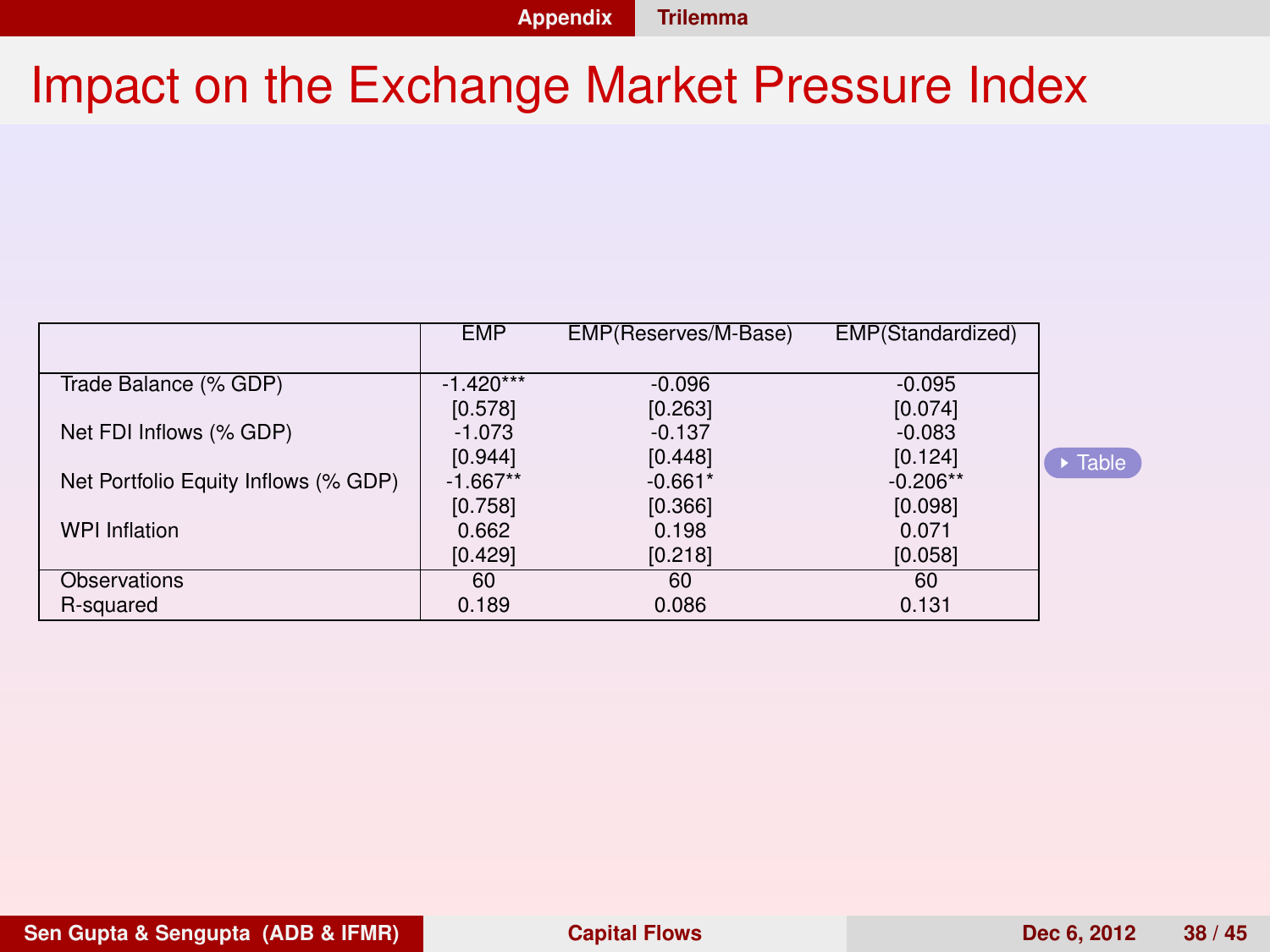<span id="page-36-0"></span>

|                                           | <b>EMP</b>  | EMP(Reserves/M-Base) | EMP(Standardized) |
|-------------------------------------------|-------------|----------------------|-------------------|
|                                           |             |                      |                   |
| Trade Balance (% GDP)                     | $-1.583***$ | $-0.166$             | $-0.116*$         |
|                                           | [0.493]     | [0.244]              | [0.065]           |
| Net FDI Inflows (% GDP)                   | $-1.111$    | $-0.155$             | $-0.088$          |
|                                           | [1.033]     | [0.474]              | [0.133]           |
| Percentage Change in Stock Market Returns | $-0.286***$ | $-0.118***$          | $-0.036***$       |
|                                           | [0.069]     | [0.028]              | [0.008]           |
| <b>WPI Inflation</b>                      | 0.009       | $-0.073$             | $-0.012$          |
|                                           | [0.455]     | [0.218]              | [0.059]           |
| Observations                              | 60          | 60                   | 60                |
| R-squared                                 | 0.295       | 0.214                | 0.262             |

<span id="page-36-1"></span> $\overline{\triangleright}$  [Table](#page-0-1)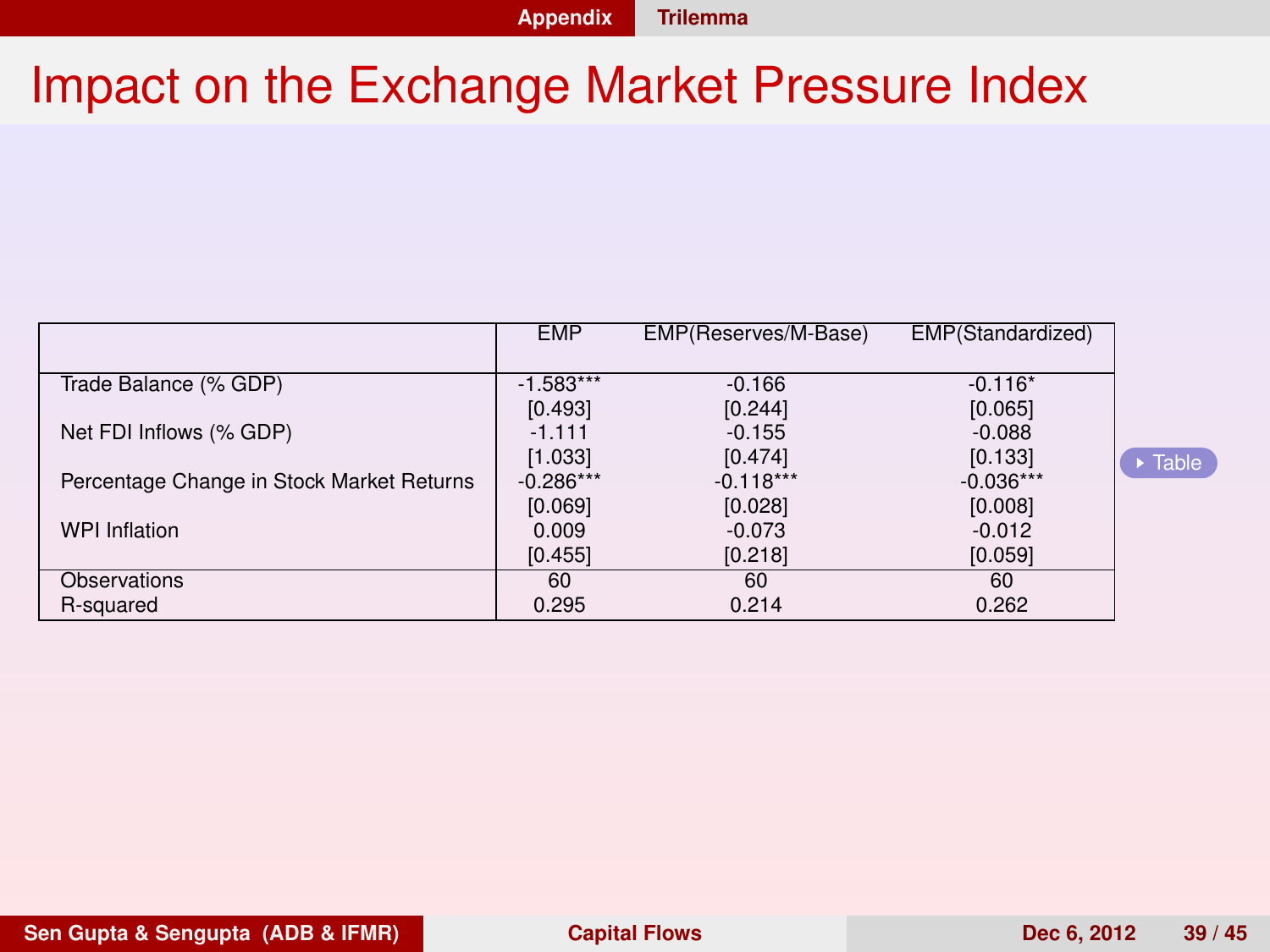<span id="page-37-0"></span>

|                                           | <b>EMP</b>  | EMP(Reserves/M-Base) | EMP(Standardized) |
|-------------------------------------------|-------------|----------------------|-------------------|
|                                           |             |                      |                   |
| Net Portfolio Equity Inflows (% GDP)      | $-1.770***$ | $-0.271$             | $-0.144$          |
|                                           | [0.887]     | [0.392]              | [0.102]           |
| Net FDI Inflows (% GDP)                   | $-0.562$    | 0.628                | 0.078             |
|                                           | [1.707]     | [0.751]              | [0.213]           |
| Percentage Change in Stock Market Returns | $-0.205**$  | $-0.108*$            | $-0.030**$        |
|                                           | [0.102]     | [0.063]              | [0.014]           |
| Short-term External Debt                  | $-1.950***$ | $-0.346$             | $-0.167***$       |
|                                           | [0.744]     | [0.265]              | [0.065]           |
| <b>WPI Inflation</b>                      | 1.005       | 0.295                | 0.106             |
|                                           | [0.764]     | [0.381]              | [0.104]           |
| Observations                              | 60          | 60                   | 60                |
| R-squared                                 | 0.618       | 0.449                | 0.554             |

<span id="page-37-1"></span> $\overline{\triangleright}$  [Table](#page-0-1)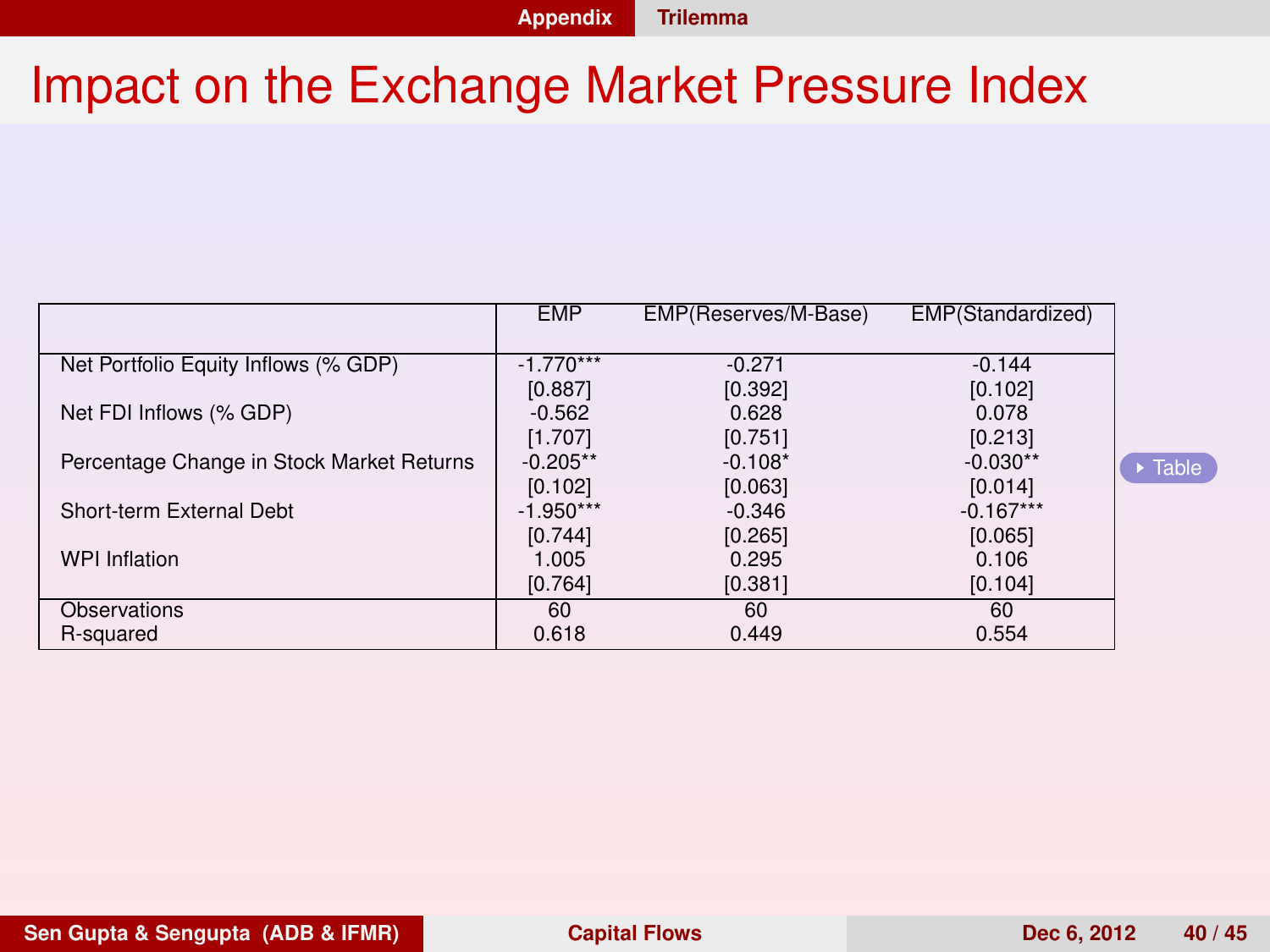#### Monthly Intervention

<span id="page-38-1"></span><span id="page-38-0"></span>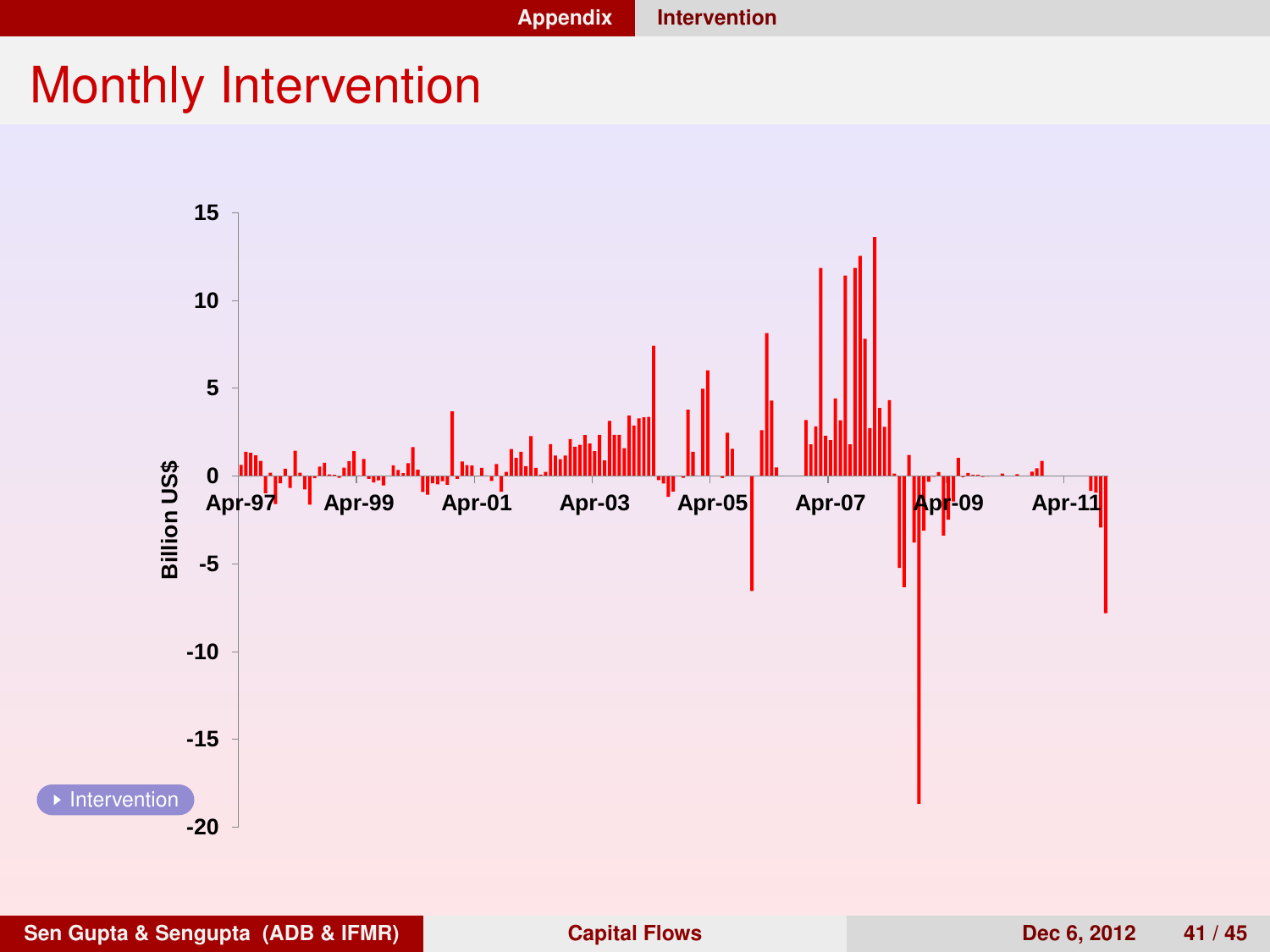## Estimates of Policy Preference

<span id="page-39-1"></span>

|                     | Apr-93      | Sep-98      | Apr-04      | $Jun-08$    |
|---------------------|-------------|-------------|-------------|-------------|
|                     | to          | to          | to          | to          |
|                     | Aug-98      | Mar-04      | May-08      | $Dec-11$    |
|                     | Phase I     | Phase II    | Phase III   | Phase IV    |
| $\beta_0$           | $-0.023$    | $0.864***$  | $1.138**$   | $0.707***$  |
|                     | [0.035]     | [0.026]     | [0.05]      | [0.033]     |
| $\beta_1$           | $-0.509***$ | $-3.366***$ | $-0.630***$ | $-1.410***$ |
|                     | [0.069]     | [0.221]     | [0.120]     | [0.03]      |
| $\beta_2$           | 0.053       | $-2.164***$ | $-0.243***$ | $-0.377***$ |
|                     | [0.034]     | [0.654]     | [0.055]     | [0.087]     |
| $\theta$            | 0.208       | 1.286***    | $0.771***$  | $0.535***$  |
|                     | [0.152]     | [0.040]     | [0.013]     | [0.004]     |
| No. of Observations | 49          | 67          | 50          | 43          |
| J Statistic         | 9.38        | 10.19       | 9.93        | 11.55       |

<span id="page-39-0"></span>[Table](#page-0-1)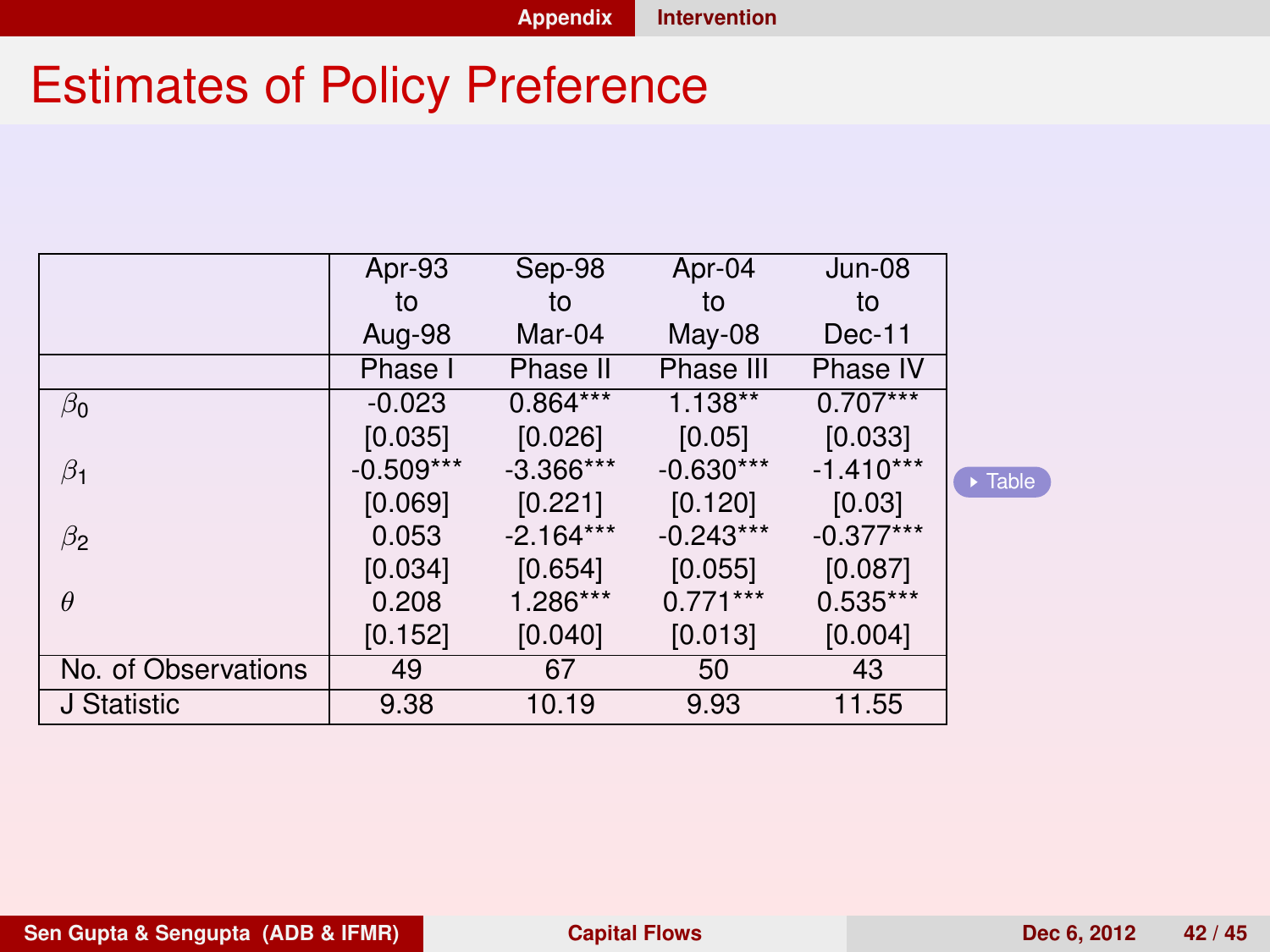#### <span id="page-40-1"></span>**[Appendix](#page-40-1) [Intervention](#page-40-1)**

#### Extent of Sterilization

<span id="page-40-0"></span>

|                             | Apr 1990     | Oct 1998      | Mar 2004      |                        |
|-----------------------------|--------------|---------------|---------------|------------------------|
|                             | to           | to            | to            |                        |
|                             | Sep 1998     | Mar 2004      | Aug 2010      |                        |
| Constant                    | 878.367      | 1523.943      | 4227.436**    |                        |
|                             | $[-607.922]$ | $[-1005.134]$ | $[-1929.542]$ |                        |
| Change in NFA               | $-0.208$     | $-0.609***$   | $-0.269*$     |                        |
|                             | $[-0.231]$   | $[-0.128]$    | $[-0.152]$    | $\triangleright$ Table |
| Lagged change in NDA        | $0.226***$   | $-0.052$      | $0.158*$      |                        |
|                             | $[-0.094]$   | $[-0.187]$    | $[-0.094]$    |                        |
| Lagged change in log of IIP | $-11829.18$  | $-9133.15$    | 115470.10***  |                        |
|                             | [-9543.64]   | $[-10163.47]$ | $[-31567.53]$ |                        |
| Observations                | 41           | 66            | 76            |                        |
| R-Squared                   | 0.099        | 0.212         | 0.249         |                        |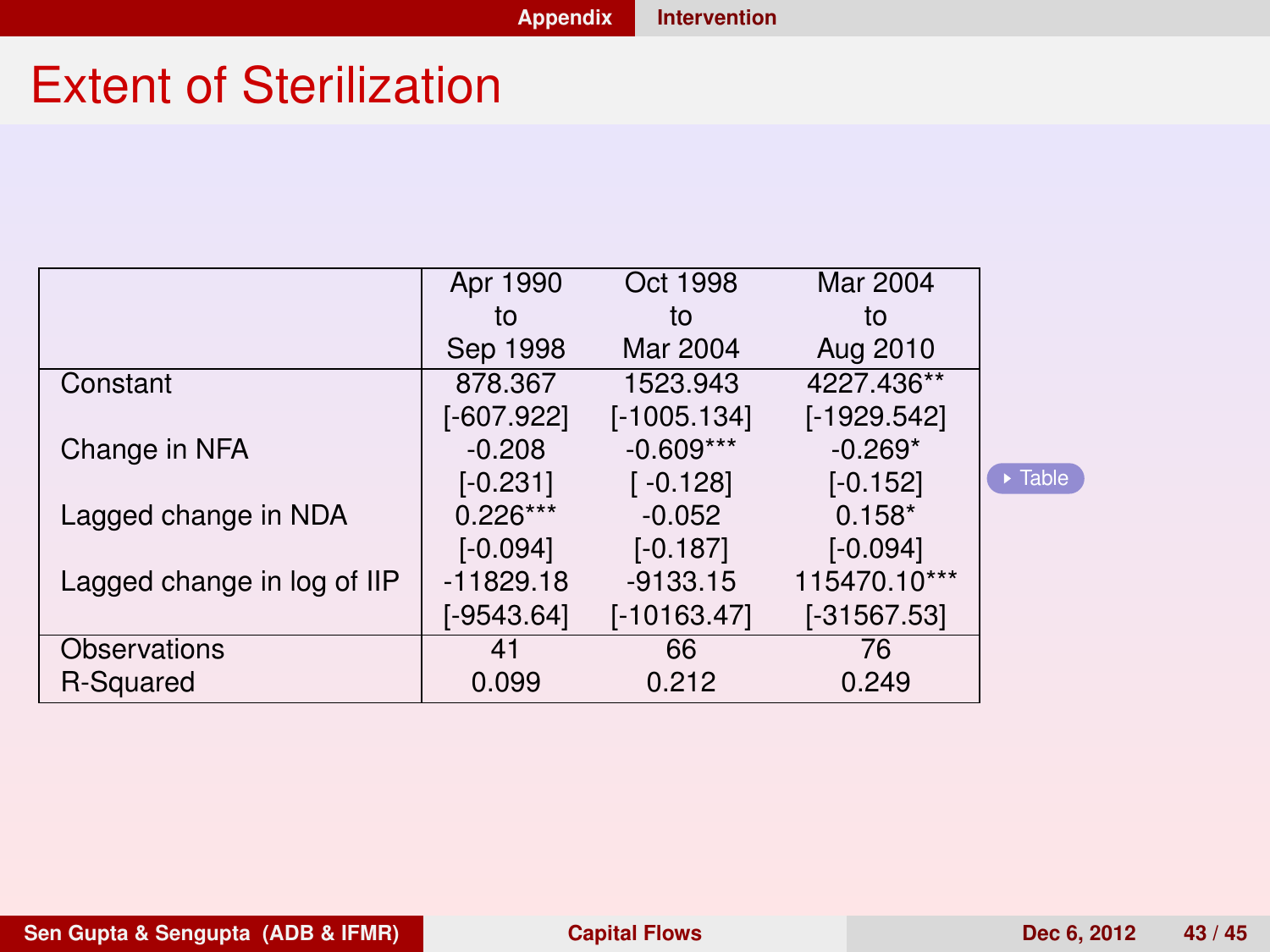#### Cross Country Reserve Adequacy

<span id="page-41-1"></span><span id="page-41-0"></span>